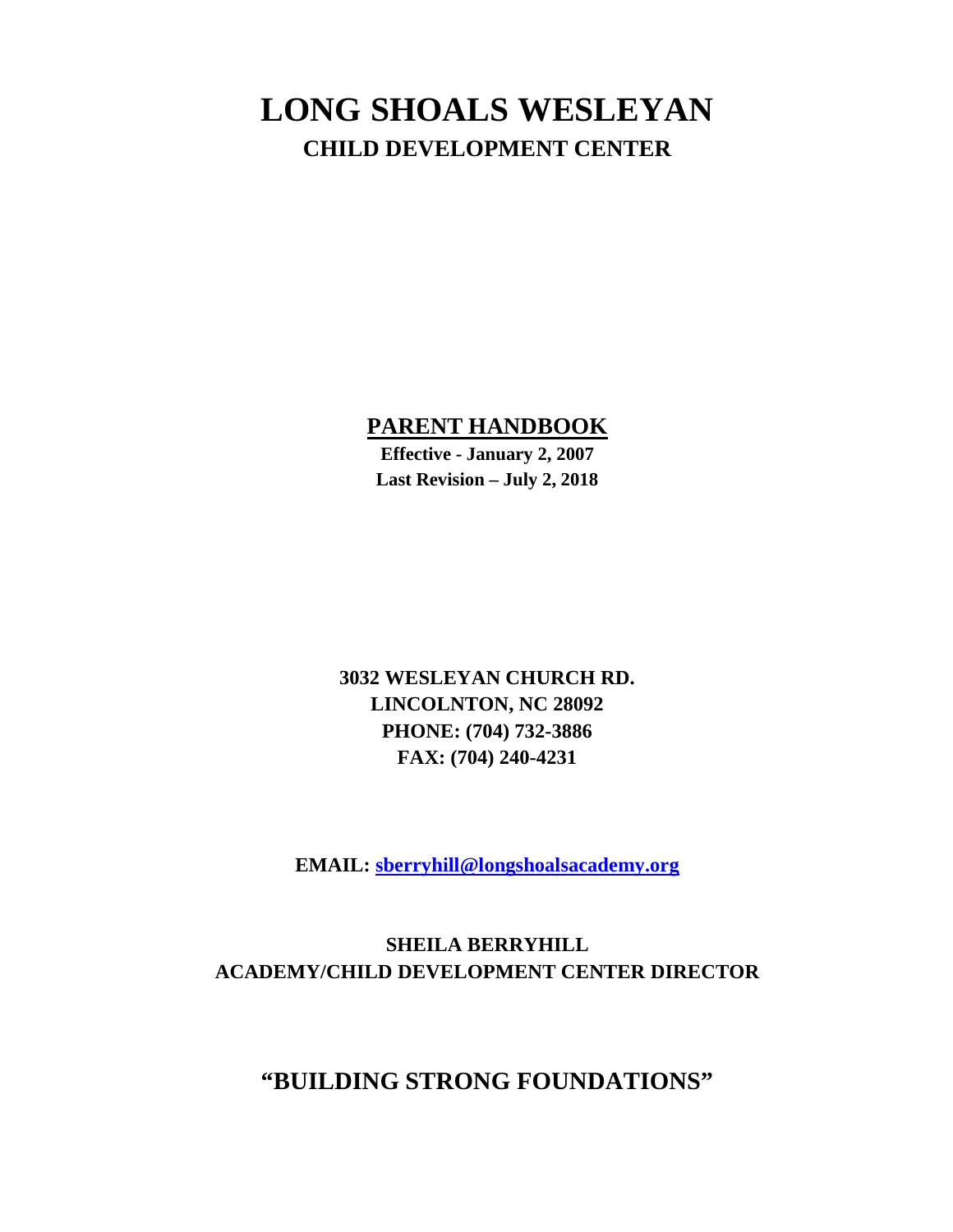#### **Welcome!**

We are glad you have chosen Long Shoals Wesleyan Child Care Center. You are encouraged to visit our center with your child prior to the first day of child care. This gives the staff and child an opportunity to meet and get to know one another. It makes separating on the child's first day a little easier for both you and your child.

We are licensed under the State of NC Department of Human Services with a Three-Star Rating. The center has been in operation since 1976. Our program is designed to meet the developmental needs of young children. Within our daily schedule we include time for fine motor skill development, encourage socializing with other children, provide an atmosphere of love and understanding so the child can have a sense of security, problem solving and listening skills.

This handbook should answer most questions you may have regarding our center. Please feel free to talk to your child's teacher, secretary or the director at any time.

Director: Sheila Berryhill Email: [sberryhill@longshoalsacademy.org](mailto:sberryhill@longshoalsacademy.org) Phone: (704) 732-3886 ext. 306

Secretary: Terry Mays Email: [sec@longshoalsacademy.org](mailto:sec@longshoalsacademy.org) Phone: (704) 732-3886 ext. 301

Child Care Center: (704) 732-3886 ext. 305

Again, welcome.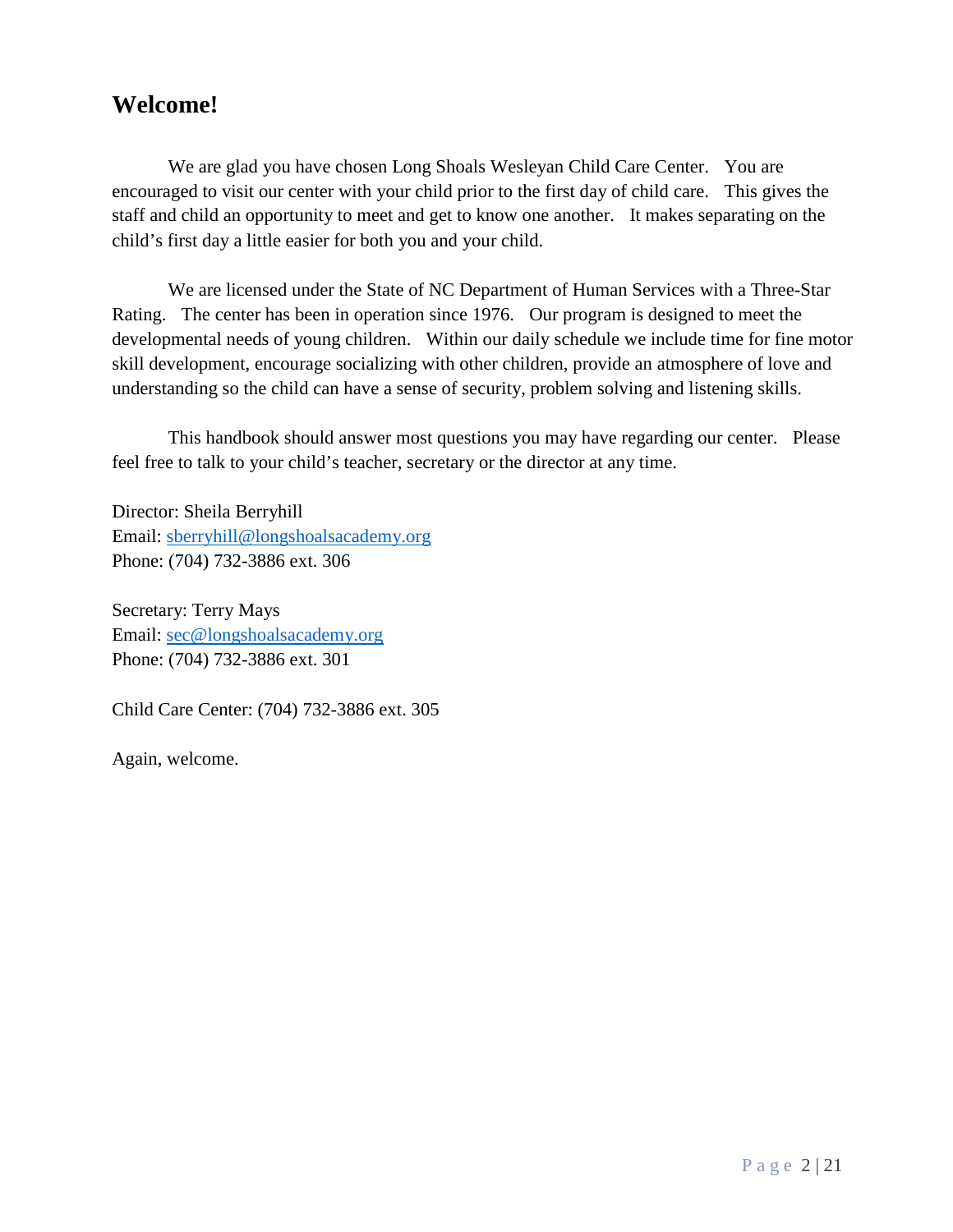#### LONG SHOALS WESLEYAN CHILD CARE CENTER

#### -TABLE OF CONTENTS-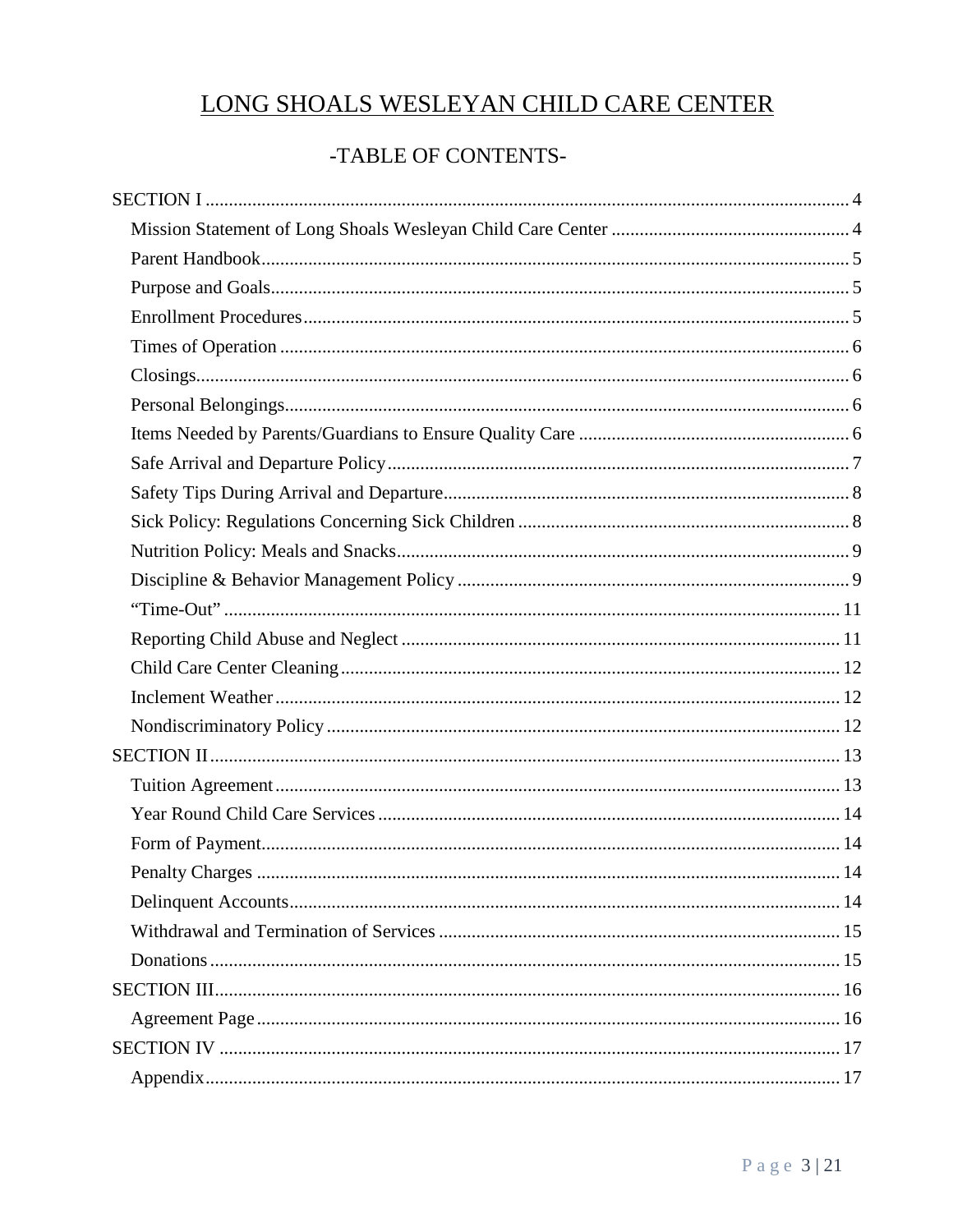#### <span id="page-3-1"></span><span id="page-3-0"></span>**SECTION I**

#### *Mission Statement of Long Shoals Wesleyan Child Care Center*

The mission of the Long Shoals Wesleyan Child Care Center is to nurture the "whole child" in areas of physical, intellectual, emotional, social and spiritual development. This will be achieved through providing a variety of activities that are developmentally appropriate and recognizes the individual needs and differences of children. Through Christian principles and teacher-assisted and directed activities, children are encouraged to be independent thinkers and life-long learners.

Long Shoals Wesleyan Child Care Center

Provides Care For:

Infants - 6 weeks to 12 months Toddlers - 13 months to 24 months Twos - 24 months to 36 months Threes - 36 months to 48 months Fours - 48 months to 60 months

Before School and After School Care - Ages 5 to 12 years Solid Rock (Summer Camp) - Ages 5 to 12 years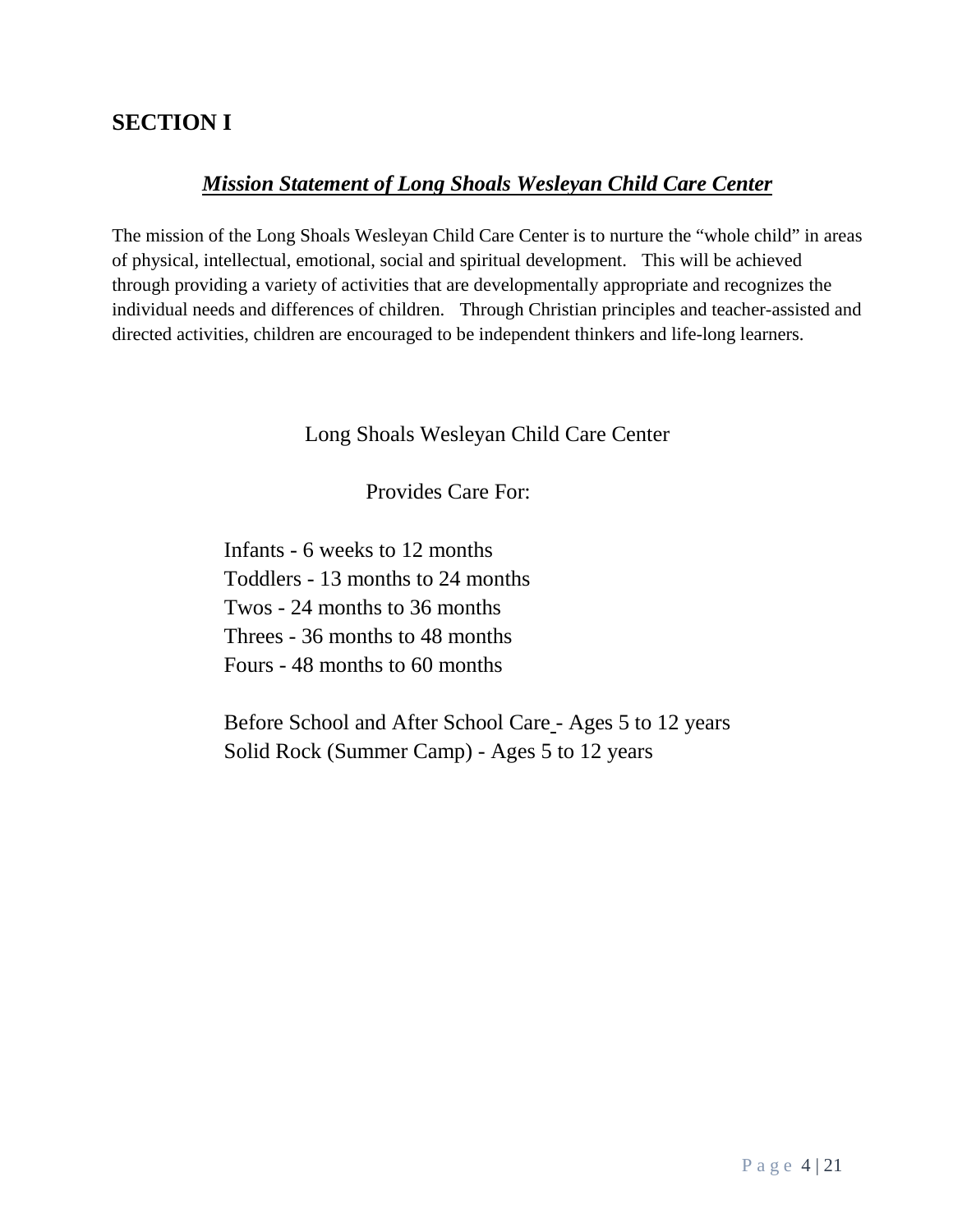#### *Parent Handbook*

Effective January 2, 2007 Last Revision July 2, 2018

#### <span id="page-4-1"></span><span id="page-4-0"></span>*Purpose and Goals*

The Long Shoals Wesleyan Child Care Center has a four-fold purpose. Our purpose is to provide more than mere custodial care to children; our services are administered with total development of the child in mind.

**Spiritual** - We will meet the children's needs through a regular devotional program. The staff will give Bible story, choruses and prayer at some point of each day. We will demonstrate Christian living through all interactions with the children by showing love and right attitudes.

**Social**- We will teach the children to live together and play peacefully.

**Physical-** We aim to provide safety and guard against ill health. We encourage the children to participate in large and small muscle activities. Weather permitting: the children will play outside for at least one hour each day. Hot, well-balanced meals are served each day. Provision for a rest period is provided daily.

**Emotional** - We will provide an atmosphere of love and understanding and a close relationship between child and staff to instill a sense of security in each child. A schedule will be followed as closely as possible each day so that the child will have a good idea of what happens next to reinforce this sense of security.

#### <span id="page-4-2"></span>*Enrollment Procedures*

- A. Parents/Guardians may secure child care applications from the center during regular office hours. Regular office hours are 9:00 A.M. to 5:00 P.M.
- B. The application must be returned to the center a week before the first day of attendance.
- C. Parents/Guardians are required to submit a medical examination report and a current immunization report on their child no later than the first day of enrollment.
- D. Parents/Guardians are encouraged to visit the center before their child is enrolled and should bring their child with them. This will give the child an opportunity to meet the teachers and other children before the first full day of attendance. All students are encouraged to attend the center at least one half day, for orientation purposes, before the first day of class. A three to four hour stay by the student on the first day is encouraged.
- E. Parents/Guardians are required to have a pre-enrollment conference with the Executive Director prior to the child's first day of enrollment. During the conference, parents/guardians are encouraged to share information about their child, voice their expectations of the program and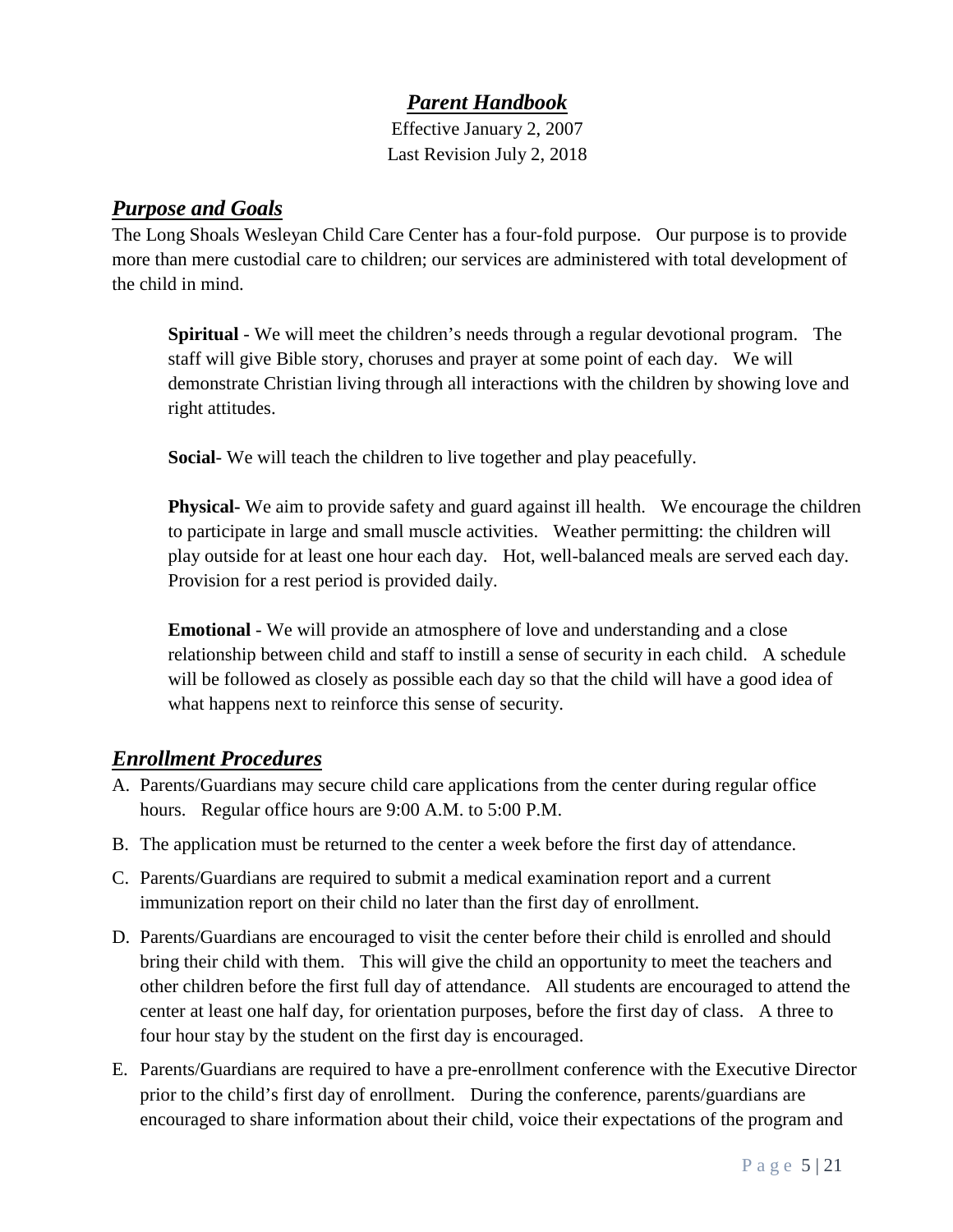ask questions.

F. It is the responsibility of the parent/guardian to report to the Child Care office any change of address, telephone numbers (home or work), employment, emergency contact person and medical information (updated shot records).

#### <span id="page-5-0"></span>*Times of Operation*

Operating hours are Monday through Friday from 6:00 A.M. through 6:00 P.M.

#### <span id="page-5-1"></span>*Closings*

The Center will be closed on the following dates:

| New Year's Day               | 1 day       |
|------------------------------|-------------|
| Good Friday/Easter Monday    | 2 days      |
| Memorial Day                 | $1$ day     |
| Independence Day             | $2 \, day$  |
| Labor Day                    | $1$ day     |
| Thanksgiving (Thurs. & Fri.) | 2 days      |
| Christmas                    | 2 or 3 days |

Parents/Guardians will be responsible for payment for the above days in order to provide paid holidays for the staff. Please look for posted dates on all main entrances and bulletin boards. Please add them to your personal calendar as soon as possible.

#### <span id="page-5-2"></span>*Personal Belongings*

All parents/guardians are asked to bring an extra set of seasonal clothing for your child to be left in the cubby. The extra clothes should include top clothes, socks and underclothes. (Note: When a child is being potty trained, several pairs of training pants or pull ups should be brought to the center on a daily basis. Please be considerate of the type of bottoms your child wears during training. Clothes should be easy to remove by the child and the teacher.)

Please put your child's name or initials in all items left at the Center.

#### <span id="page-5-3"></span>*Items Needed by Parents/Guardians to Ensure Quality Care*

Parents/Guardians are responsible for providing the following items:

#### **Infants: 6 weeks to 12 months**

Diapers - weekly or large pack Clean Bottles with caps and nipples - daily with name and date Baby food with name 2 complete changes of clothes (seasonal) at all times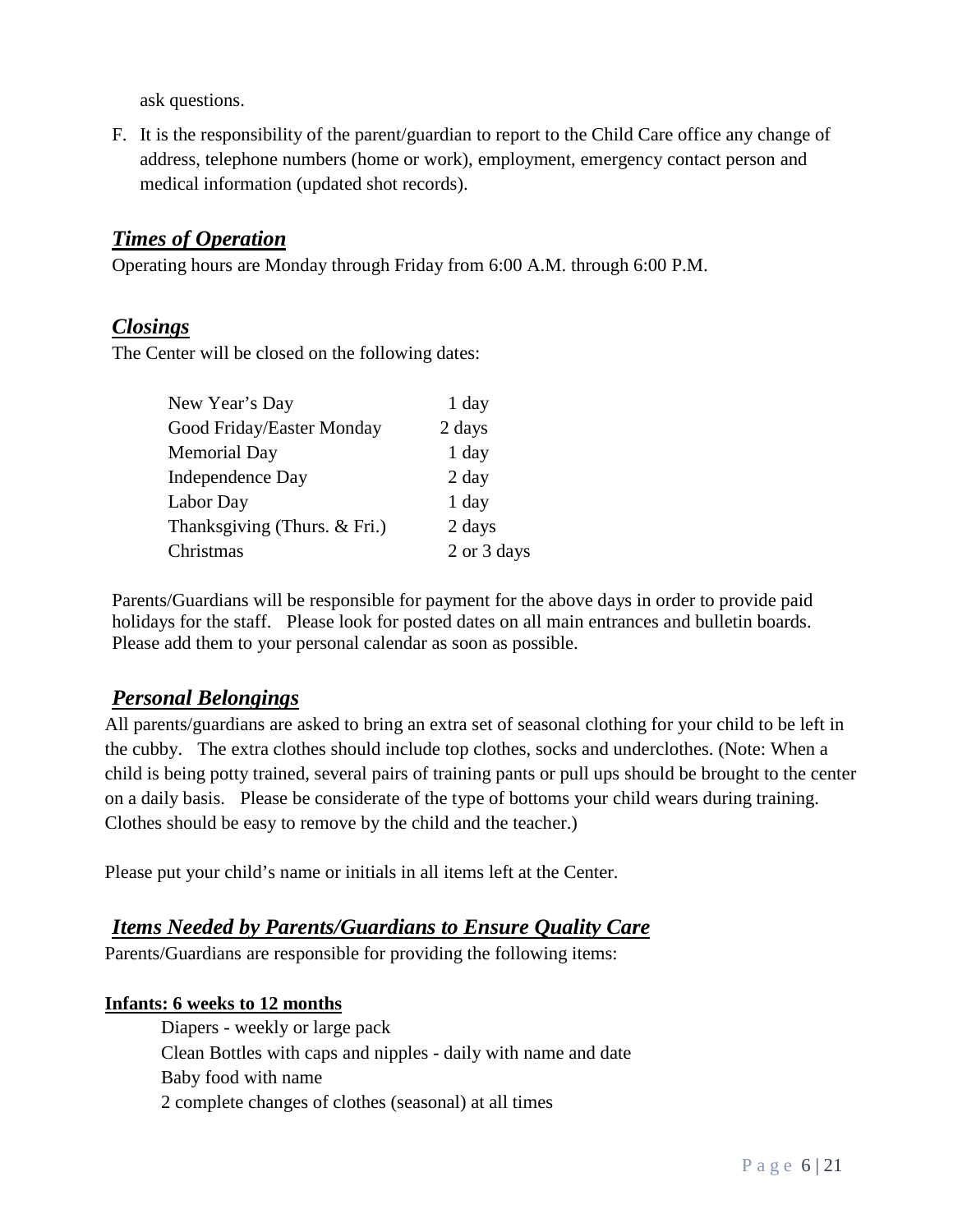#### **Toddlers: 13 months to 24 months**

Diapers - weekly or large pack Two changes of clothes (seasonal) - at all times One clean set of linen - at all times

#### **Twos: 24 months to 36 months**

Diapers/Training Underwear (If the child isn't potty trained) Change of clothes - at all times One clean set of linen - at all times

Note: When potty training begins, please dress children in clothes that will help increase independence of this new skill. Clothes to avoid: overalls, onesies undershirts, jumpers and body shirts.

#### **Threes:**

Change of clothes - at all times One set of clean linen - at all times

Note: Please dress children in clothes to have fun in. Children should not have to worry about getting clothes soiled while they are learning and having fun.

#### **Fours:**

Change of clothes - at all times One set of clean linen - at all times

Note: Please dress children in clothes to have fun in. Children should not have to worry about getting clothes soiled while they are learning and having fun.

All children are required to have on file a current annual physical and updated shot record.

#### <span id="page-6-0"></span>*Safe Arrival and Departure Policy*

All parents/guardians must sign children in upon arrival and out upon departure. Long Shoals Wesleyan Child Care Center staff will not receive children before 6:00 A.M. Children must be picked up before 6:00 P.M.

If an individual other than the parent/guardian is picking up the child, the parent/guardian must notify administration and the child's teacher. The individual must show identification, such as Driver's License prior to departing with the child if the staff are not familiar with the individual.

To prevent unnecessary accidents, parents/guardians are asked to take your child/children directly to their class upon entering the building or to the designated class for students arriving before 7:30 A.M. Students leaving the building must be accompanied by parents/guardians or adults from the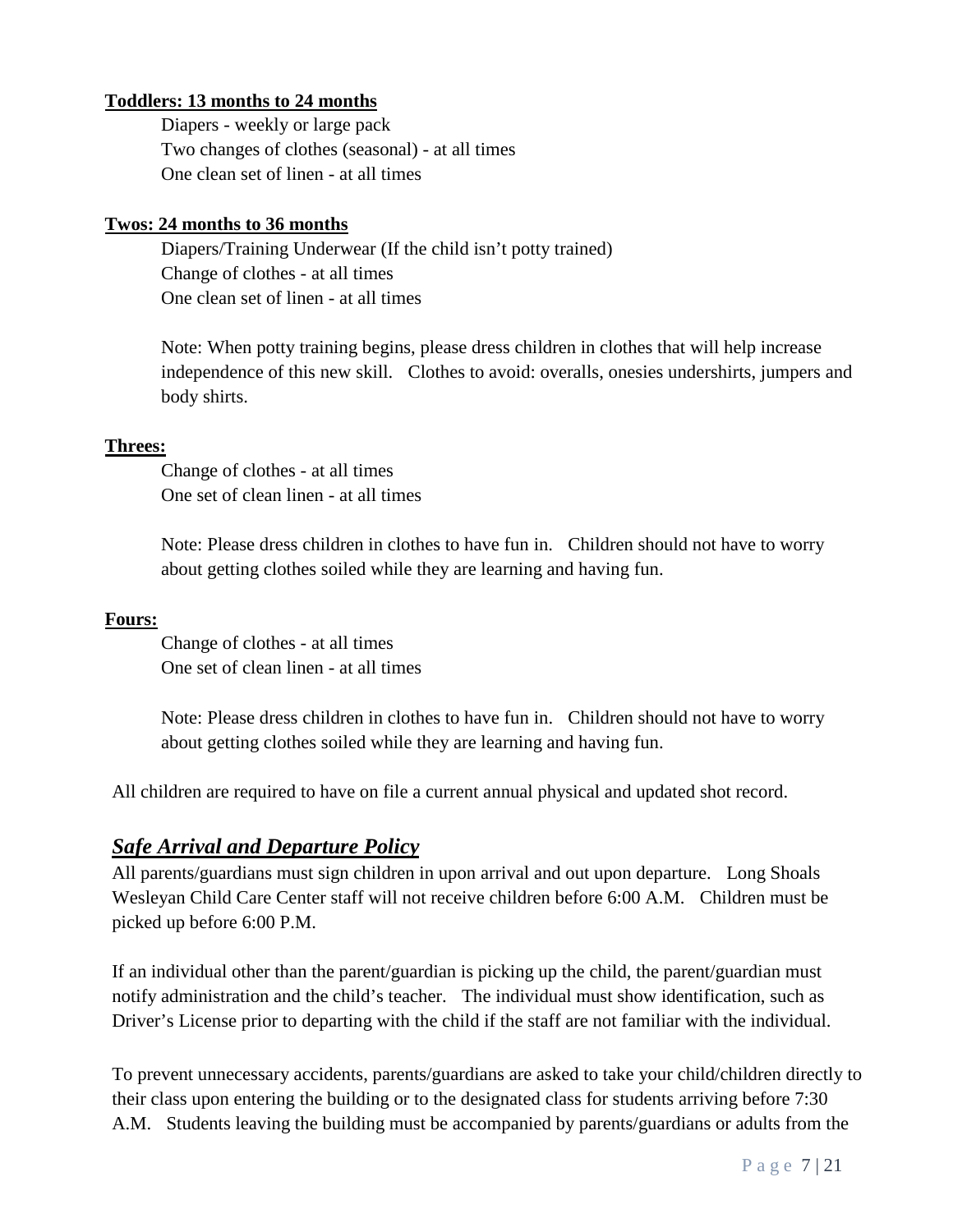class to the vehicle. Do Not Allow your child the freedom to run or roam the building, classrooms or hallway. **LSWCCC will not be held liable for accidents, incidents, or injuries that may occur to children who are not under the care of LSWCCC staff.** When children are released from the class to parents/guardians, they are no longer under the care of LSWCCC staff.

#### <span id="page-7-0"></span>*Safety Tips During Arrival and Departure*

- 1. Please turn your car off and take the keys out of the ignition before entering the Center in the morning and afternoon.
- 2. Please turn off or turn down loud music.
- 3. Please drive very slowly when approaching the building.
- 4. Please do not leave small children unattended. We know it's convenient not to have to bring in your small ones or infants while you take their older siblings to class or pick them up at the end of the day, but the following can happen:

\*The child or another child can jump into the driver's seat and change gears.

- \*A lot of times little ones can lock themselves or the parent/guardian may lock them in unintentionally.
- \*The child or baby can choke.
- \*Someone can abduct your child.
- \*Children can climb out of the car and get hit by a moving car or wander off.
- \*Children can go into your purse and open medicine bottles.
- \*Heat exhaustion or hypothermia may occur since your car should not be left running.
- \*Heads, necks, and arms can get caught in power windows.
- \*Children can sometimes lock parents/guardians out of the car or parents may accidentally lock themselves out of the car.

#### <span id="page-7-1"></span>*Sick Policy: Regulations Concerning Sick Children*

According to the N C. Health & Human Services, Division of Child Development, we are unable to accept at the Child Care Center a child with a diagnosed communicable disease (measles, mumps, chicken pox, etc.) or obvious acute illness. Therefore, please do not send your child to the center when he/she is sick or has signs of possible contagious disease. If your child has a communicable disease, please keep him/her home until the symptoms have subsided and the child feels well enough to participate in Center activities.

In order for the staff to administer medication it must be prescribed by a doctor unless it is an overthe counter medication, which can be given only as recommended by the label. Please help us by:

- A. Administer at home if possible.
- B. Signing and dating a medical consent form, which can be picked up from the child's teacher.
- C. Making sure all medication is in the original container and the date, child's name, Doctor's name, and the dosage plainly stated is present on prescribed medications.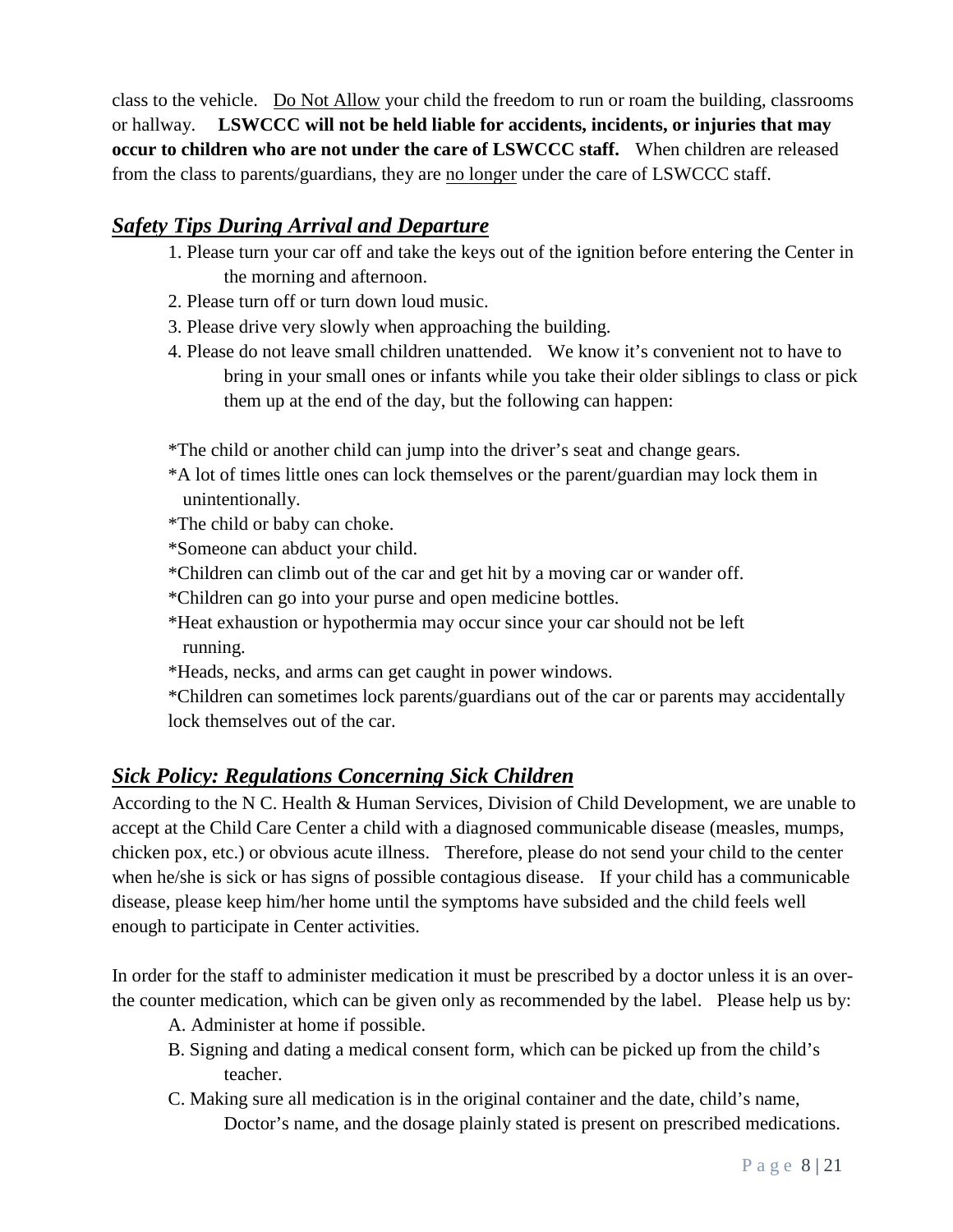If a child has a temperature of 101 degrees or greater, diarrhea, contagious illness, or an injury occurs during the day, the parent/guardian or next of kin will be contacted immediately. If there is a serious injury and/or medical problem, the parent/guardian and/or the local rescue squad may be contacted for assistance. If the nature of the illness is not life threatening, the director will transport the child to the hospital or local physician. If this action is taken, parents/guardians will immediately be contacted.

#### <span id="page-8-0"></span>*Nutrition Policy: Meals and Snacks*

The Center will provide nourishments three times each day. Breakfast, lunch, and an afternoon snack will be distributed. All meals and snacks are prepared based on the Recommended Dietary Allowances contained in the Food Pyramid. Menus are posted. This center participates in the Child and Adult Care Food Program of N. C. Dept. Of Health & Human Services, which meet all federal recommended daily nutritional standards. All parents/guardians are requested to fill out annually a Child Food Program Eligibility Application in order for the Center to maintain state compliance.

Parents/Guardians must provide formula, and baby food for their infants, unless otherwise noted. Parents/Guardians who provide their own formula, must prepare it at home and bring it in ready to serve providing infant's name and date. Parents/Guardians are required to fill out an infant feeding schedule before the first day of care.

Parents/Guardians must provide food for children who are on special diets that are prescribed by the child's physician. Parents/Guardians must have a Physician or Dietitian to substantiate the need for a special diet in writing. Notes from Physicians are needed to substantiate food allergies.

Extra snacks, other foods and/or beverages are not permitted in the Center, except at Holiday or Birthday parties. The snacks for the parties must be store bought in original packaging. The Center provides a balanced snack, which meets nutritional guidelines. Soft drinks are discouraged.

- Breakfast will be served between 7:30 -8:30 A.M.
- Lunch is served between 10:45-12:20.
- Snacks 1:30-2:30 P.M.
- Food will not be allowed in the class after meal times.

#### <span id="page-8-1"></span>*Discipline & Behavior Management Policy*

The guidelines for discipline at LSWCCC are to foster and teach children to be independent selfmonitors of their behavior that walk in Christian Love. This will be achieved through behavior guidelines provided by teachers and staff.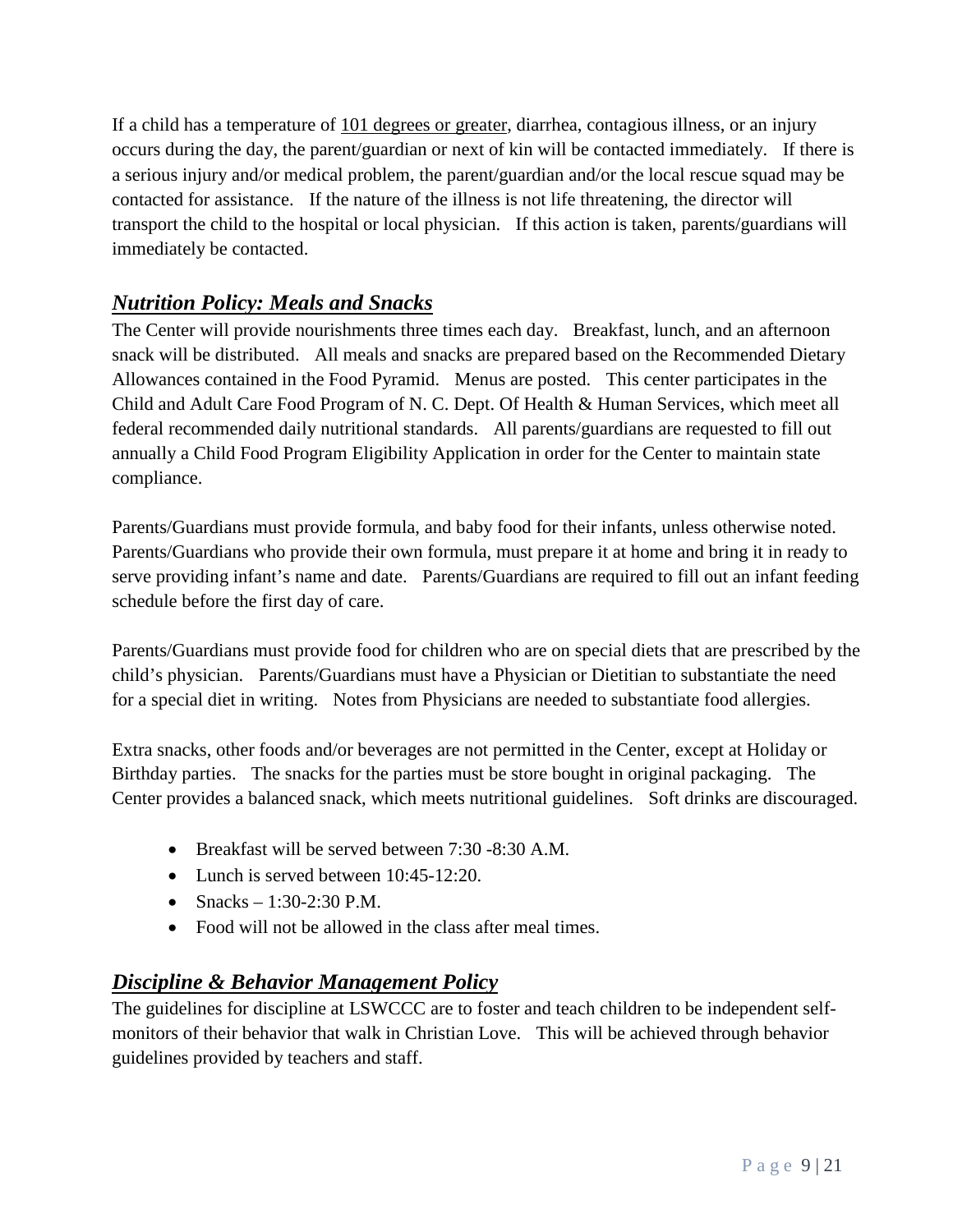Children attending Long Shoals Wesleyan Child Care Center will not be subjected to any form of corporal punishment, by the director or any other staff of the facility. The definition of "staff" includes: any regular or substitute caregivers, volunteers, cooks, secretaries, janitors, vehicle drivers or any other individual who might come into contact with the children while providing services for LSWCCC.

LSWCCC instructors and other staff will provide Verbal Guidance by:

-Speaking kindly to children.

-Providing positive verbal praise when interacting with children.

-Giving clear instructions

-Avoiding making comparisons between children-Modeling Christian values

Promoting positive self-esteem

LSWCCC instructors and staff will provide Behavioral Guidance by:

-Supervising children for all activities (indoor and outdoor)

-Planning developmentally appropriate classroom activities.

-Ensuring that children know the consequences for inappropriate behavior.

-Providing consistency in discipline practices.

Ensuring that teachers and staff will be positive role models.

Giving children choices.

-Knowing and understanding the mental and emotional needs of the children.

-Using "Time Out" immediately following physical aggression, hitting with objects, kicking, or biting. (See explanation of "time out")

LSWCCC complies with General Statues of the State of North Carolina; which are:

-No child will be handled roughly in any way including shaking, pushing, shoving, pinching, slapping, biting, kicking, or spanking.

-No child shall ever be disciplined for not sleeping during rest period.

-No child shall ever be placed in a locked room, closet, or box.

-No child shall be disciplined for toilet related accidents or any other accidents.

-No child shall be delegated to providing discipline of another child.

-Foods shall not be withheld as a means of discipline.

Praise and positive reinforcement are effective methods of the behavior management of children. When children receive positive, non-violent, and understanding interactions from adults and others, they develop good self-concepts, problem solving abilities, and self-discipline. Based on this belief of how children learn and develop values, this facility will also practice the following discipline and behavior management policy: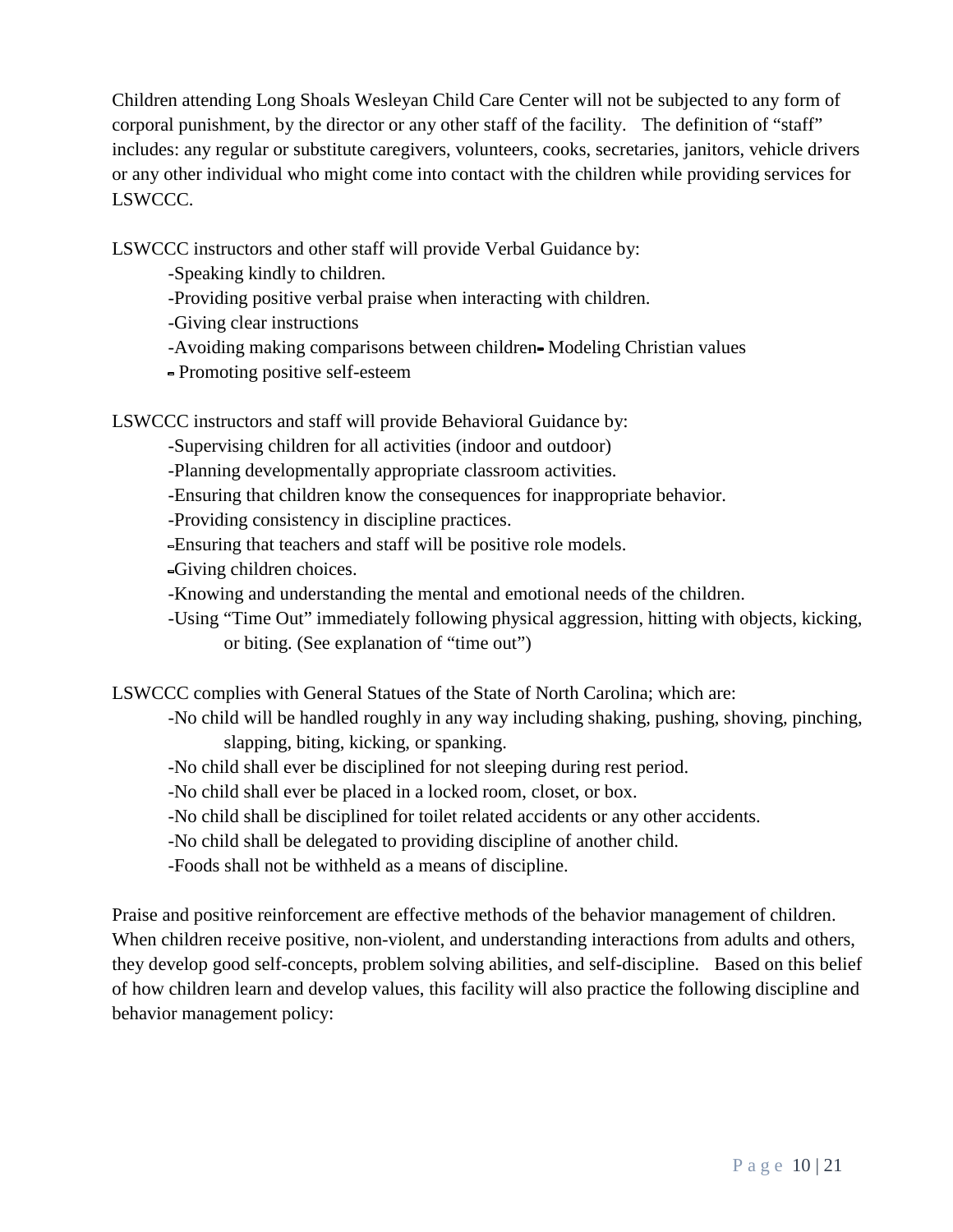#### **We:**

- 1. DO praise, reward and encourage the children.
- 2. DO reason with and set limits for the children.
- 3. DO model appropriate behavior for the children.
- 4. DO modify the classroom environment to attempt to prevent problems before they occur.
- 5. DO listen to the children.
- 6. DO provide the alternatives for inappropriate behavior to the children.
- 7. DO provide the children with natural and logical consequences of their behaviors.
- 8. DO treat the children as people and respect their needs, desires, and feelings.
- 9. DO ignore minor misbehavior.
- 10. DO explain things to children on their levels.
- 11. Do use short supervised periods of "timeout". ("Time-Out" is described following this section.)
- 12. DO stay consistent in our behavior management program.

#### **We:**

- 1. DO NOT spank, shake, bite, pinch, push pull, slap, or otherwise physically punish the children.
- 2. DO NOT make fun of, yell at, threaten, make sarcastic remarks about, use profanity or otherwise verbally abuse the children.
- 3. DO NOT shame or punish the children when bathroom accidents occur.
- 4. DO NOT deny food or rest as punishment.
- 5. DO NOT relate discipline to eating, resting, or sleeping.
- 6. DO NOT leave the children alone, unattended, or without supervision.
- 7. DO NOT place the children in locked rooms, closets, or boxes as punishment.
- 8. DO NOT allow discipline of children by children.
- 9. DO NOT criticize, make fun of, or otherwise belittle children's parents, families, or ethnic groups.

#### <span id="page-10-0"></span>*"Time-Out"*

"Time-Out" is the removal of a child for a short period of time (1 minute for each year of age) from a situation in which the child is misbehaving and has not responded to other behavior management techniques. The "time-out" space, usually a chair, is located away from classroom activity but within the teacher's sight or in the administrative office. During "time-out", the child has a chance to think about the misbehavior which led to his/her removal from the group. After a brief interval, the teacher discusses the incident and appropriate behavior with the child. When the child returns to the group, the incident is over and the child is treated with the same affection and respect shown the other children.

(Adapted from original prepared by Elizabeth Wilson, Student, Catawba Valley Technical College)

#### <span id="page-10-1"></span>*Reporting Child Abuse and Neglect*

We understand the importance of family unity, however if a time arrives where upon any are symptoms of suspected child abuse or neglect by a staff member of parent/guardian are brought to our attention, we are required by law to report it to the Lincoln County Department of Social Services. This center will abide by this law.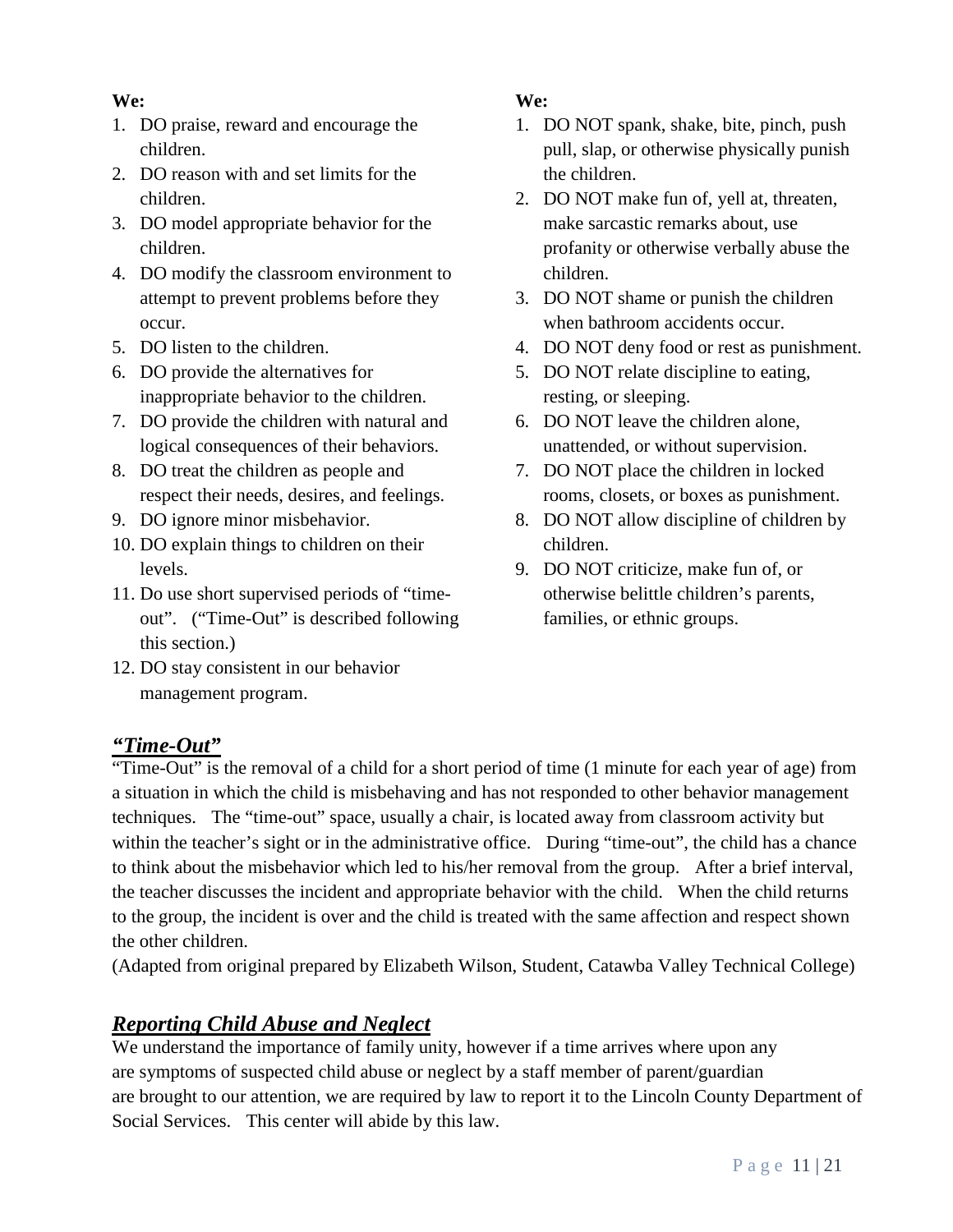#### <span id="page-11-0"></span>*Child Care Center Cleaning*

The Child Care classrooms are cleaned daily. The Kitchen and Bathrooms are cleaned and mopped daily. The Center's floors are professionally cleaned at least yearly or as needed.

#### <span id="page-11-1"></span>*Inclement Weather*

During periods of inclement weather, the center will close or will not open if travel is extremely hazardous. Late openings and closings will be announced on WBTV and phone tree.

#### <span id="page-11-2"></span>*Nondiscriminatory Policy*

LSWCCC does not discriminate on the basis of race, color, religion, political party, national origin, sex, age or disability.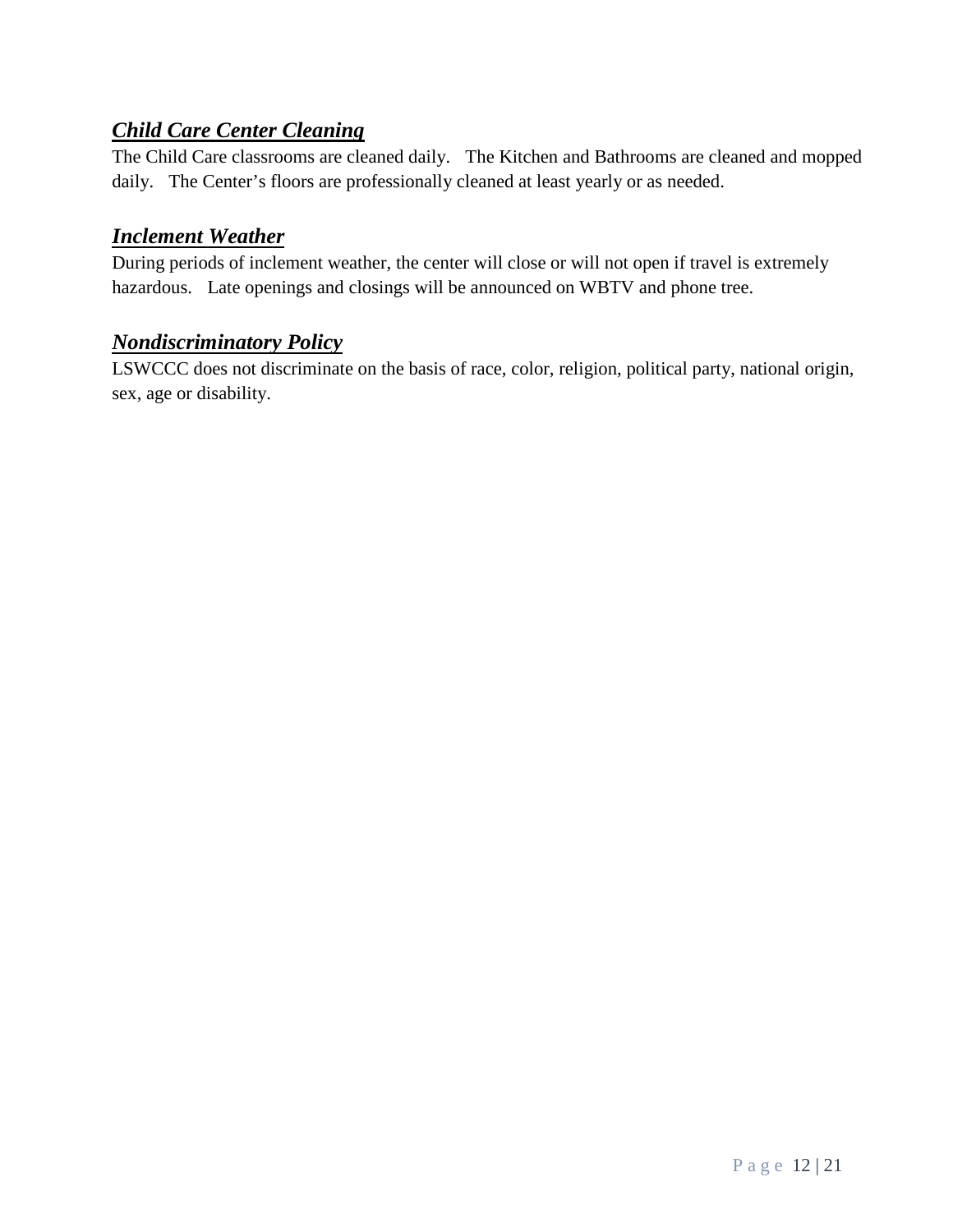#### <span id="page-12-1"></span><span id="page-12-0"></span>**SECTION II**

#### **Long Shoals Wesleyan Child Care Center Tuition Agreement Revised July 2, 2018**

At the time of enrollment, parents/guardians are required to sign a tuition agreement, pay a registration fee of \$40.00 and one week's tuition in advance. **The Registration Fee and first**  week of Tuition are Non-Refundable. The registration fee/tuition will also serve as a security deposit to secure a child's space in a classroom for a minimum of one (1) week. At the end of the week, the child will need to have started the program, or another week of tuition is due. The space is forfeited when the financial obligation is not met.

#### **Tuition Rates**

| <b>Class</b>                                            | <b>Weekly Rate - No discounts available</b> |
|---------------------------------------------------------|---------------------------------------------|
|                                                         | \$155.00                                    |
| $Toddlers \ldots \ldots \ldots \ldots \ldots \ldots$    | \$155.00                                    |
| $Twos \ldots \ldots \ldots \ldots \ldots \ldots \ldots$ | \$145.00                                    |
|                                                         | \$145.00                                    |
|                                                         | \$145.00                                    |

#### **Additional Fees**

| Annual Registration                                        | \$40.00 |
|------------------------------------------------------------|---------|
| *Due at enrollment and automatically billed every January. |         |
| Summer Activity Fee (billed in June)                       | \$30.00 |
| Pre-K Book Fee (billed in August)                          | \$40.00 |

Each child's tuition is an ongoing fee, which may be separated into weekly, bimonthly, or monthly payments. Weekly, bimonthly, or monthly tuition must be paid in advance. Tuition payments are to be made by Friday of each week for the following week of child care services. If payment has not been made by Tuesday afternoon, parents/guardians will be notified of a past due account and be informed that child care services will discontinue the following Monday unless the account becomes current by Friday of the week of notification. The child may return to the Child Care Center once the past due account is paid in full (past due plus the next week's tuition). Child Care accounts will not be allowed to be past due and children continue to attend the Center. Note: Weekly tuition is required if your child attends or does not attend the Center, as long as the child is enrolled in the Child Care Center. An account is "current" if there is no past due tuition and tuition is made in advance of child care services. A late payment fee will apply when an account becomes past due.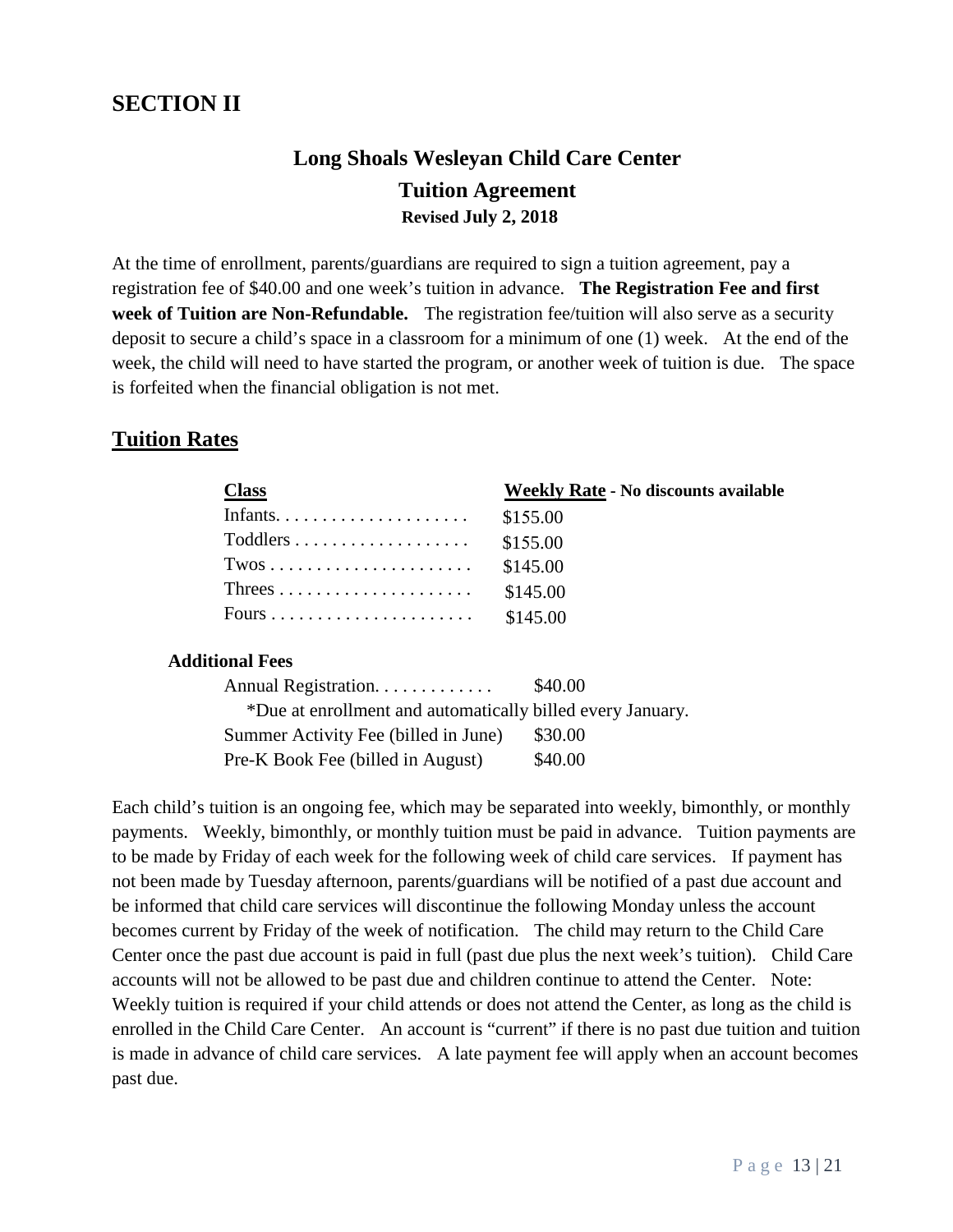#### <span id="page-13-0"></span>*Year Round Child Care Services*

Child Care Services will be provided year round (52 weeks). Parents/Guardians whose child is enrolled year round will pay full tuition for 50 weeks and have the option to choose any two weeks during the year and pay ½ the regular tuition for each of those two weeks. Parents must complete the "Reduced Tuition Form" at least one week prior to the week you have selected to pay ½ tuition.

#### <span id="page-13-1"></span>*Form of Payment*

Parents/Guardians are encouraged to make payments in the form of cash or check. If paying by cash, please have the correct amount and use an envelope with name and amount written on the front. Drop your payments off in the black box at the hall door (across from kitchen entrance).

The center may drop a child from enrollment if any account remains past due two weeks or more.

#### <span id="page-13-2"></span>*Penalty Charges*

|      | Late Payment Fee: \$10 each occurrence          |                                                                                                                                                                                       |                                                                         |
|------|-------------------------------------------------|---------------------------------------------------------------------------------------------------------------------------------------------------------------------------------------|-------------------------------------------------------------------------|
|      | re-enroll during the same year.                 | Re-enrollment Fee: \$40.00 if a child has been dropped from the Center and wishes to                                                                                                  |                                                                         |
|      |                                                 | Returned Check Fee: \$20 service fee for all returned checks plus a \$10 late payment fee.<br>from that client and all tuition must then be paid in cash.                             | After the third returned check, the Center will no longer accept checks |
|      | late arrival will not exempt a late fee charge. | Late pickup fees: If a child is picked up after 6:00 P.M., the following fees will apply.<br>The charge is paid directly to the staff at the time of pickup. Phone calls to notify of |                                                                         |
| Time |                                                 | Fee                                                                                                                                                                                   |                                                                         |

| Time               | Fee                                   |
|--------------------|---------------------------------------|
| $6:00 - 6:10$ P.M. | \$5.00                                |
| $6:10 - 6:20$ P.M. | \$10.00                               |
| $6:20$ - until     | \$5.00 for each 10 minutes or part of |
|                    |                                       |

#### <span id="page-13-3"></span>*Delinquent Accounts*

All unpaid accounts will be turned over to a collection agency. Parents/Guardians will be notified prior to this procedure.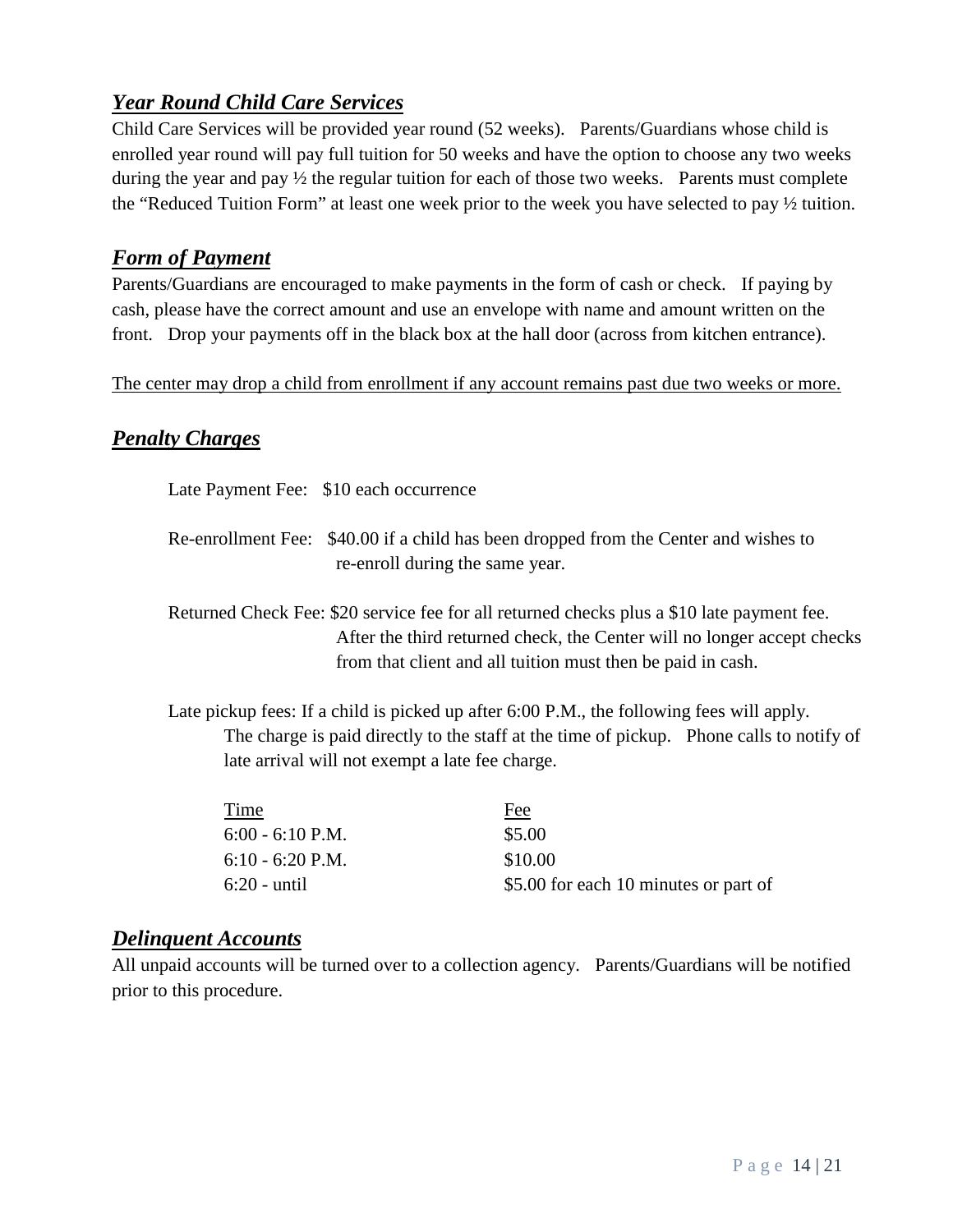#### <span id="page-14-0"></span>*Withdrawal and Termination of Services*

If a parents/guardians wishes to withdraw their child from the Center, a two-week notice is required. Any parents/guardians failing to do so, will be charged the normal tuition for two weeks.

#### **Termination of services is for the following reasons:**

\*Past due accounts

\*Medical - not on file or up to date

\*Behavioral - disruptive or abnormal

#### <span id="page-14-1"></span>*Donations*

Donations to the Center are tax-deductible. Please consider whether books, toys or outgrown clothes may be appropriate for use in our Center. Receipts will be given for both cash and items.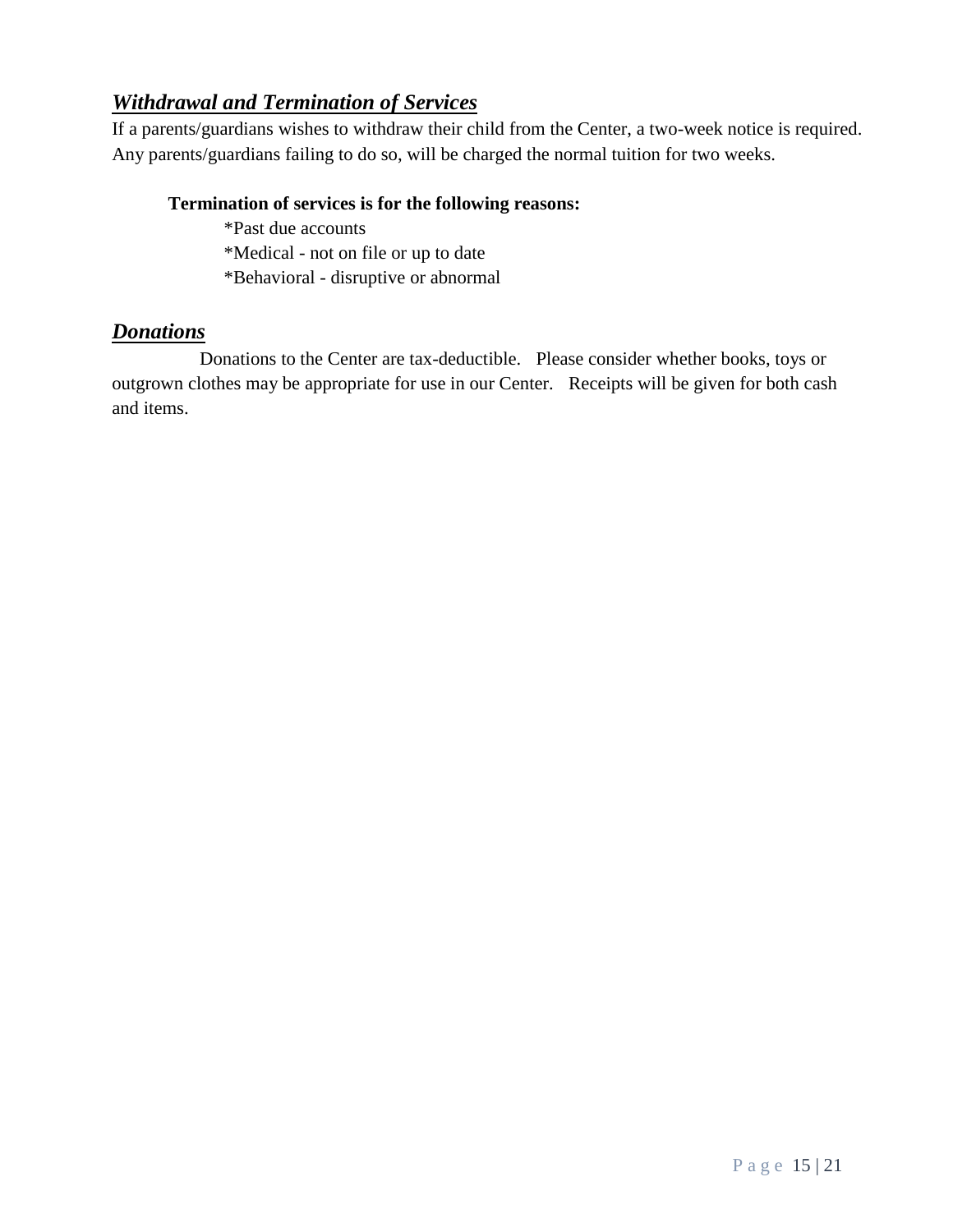#### <span id="page-15-1"></span><span id="page-15-0"></span>**SECTION III**

#### *Agreement Page*

I have read and understand the Parent Handbook and agree to abide by the policies and procedures as stated. I have also participated in the parent/guardian conference with the Director.

Signature of Parent/Guardian Date

This acknowledgement must be signed, dated, and placed in your child's record stating that you have received a copy the N.C. Child Care Laws and Rules located in the Appendix of this handbook.

Signature of Parent/Guardian Date

I have given the above parent/guardian an opportunity to ask questions and discuss the policies of Long Shoals Wesleyan Child Care Center (LSWCCC) and the N. C. Child Care Laws and Rules and any other items of concern during the parent/guardian conference.

Signature of Director Date

A Photo copy of this page must be placed in the child's file.

Child's Name:

Date of Entry: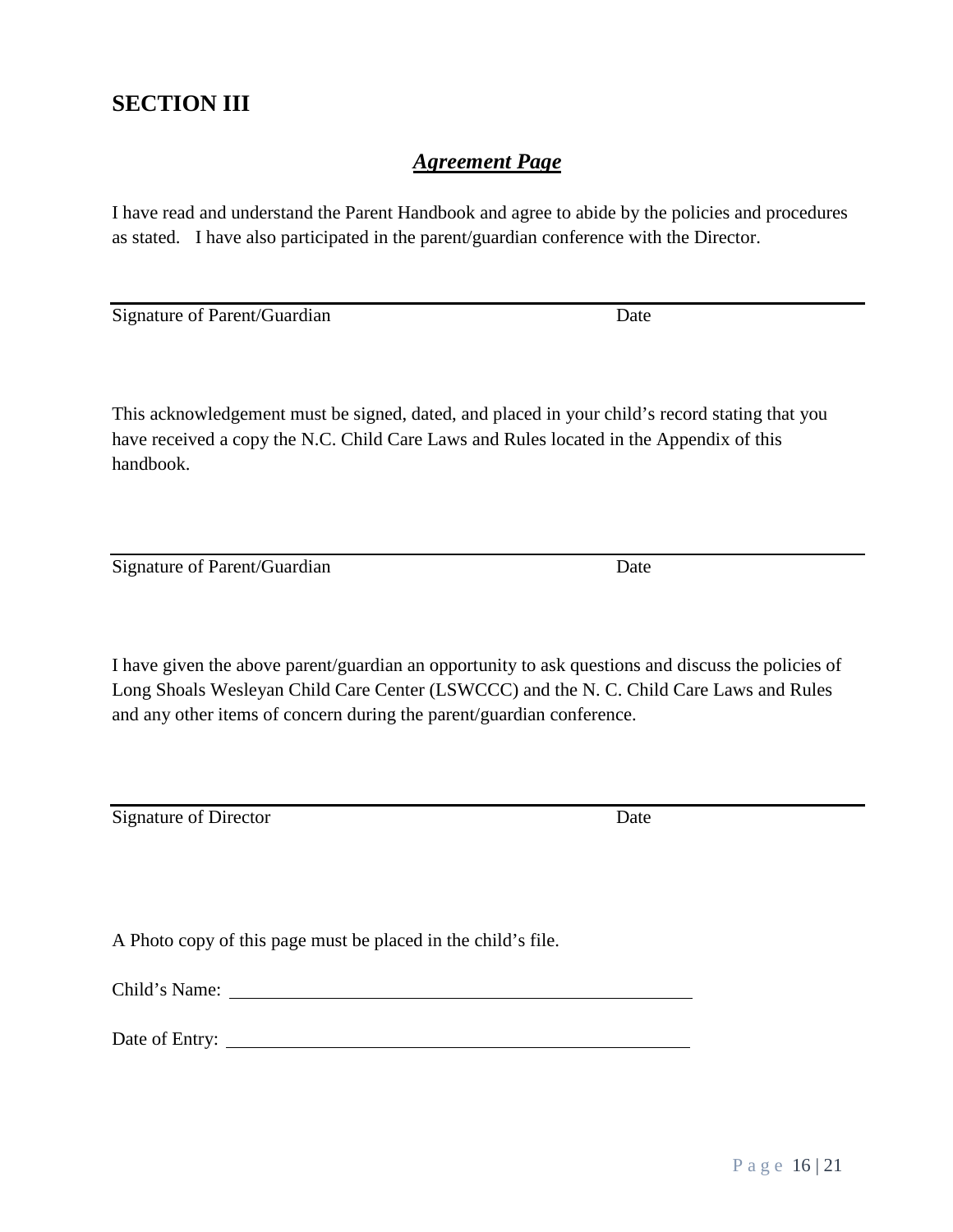#### <span id="page-16-0"></span>**SECTION IV**

#### *Appendix*

<span id="page-16-1"></span>North Carolina Child Care Laws and Rules

&

Enrollment Forms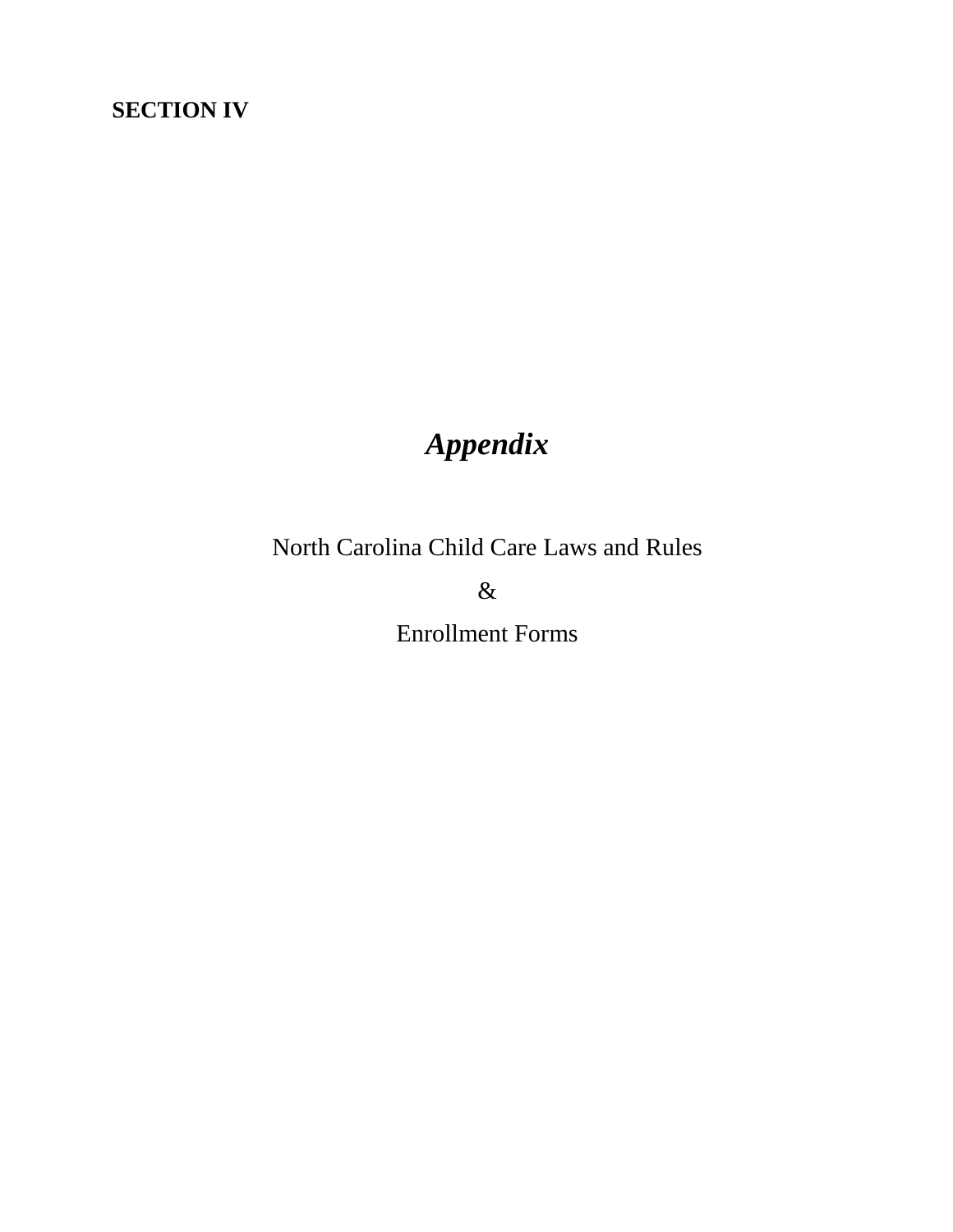| 5)                                             |          |
|------------------------------------------------|----------|
| )<br>}<br>}                                    |          |
| tollowing requirements and to hoth centers and |          |
| ė<br>i                                         | י היה הי |

### **Transportation** Transportation

transportation for children must meet all motor vehicle laws, equirements. Children may never be left alone in a vehicle requirements. Children may never be left alone in a vehicle ransportation for children must meet all motor vehicle laws, Child care centers or family child care homes providing Child care centers or family child care homes providing ncluding inspection, insurance, license, and restraint including inspection, insurance, license, and restraint and child-staff ratio must be maintained. and child-staff ratio must be maintained.

# **Program Records**

phone numbers. A record of monthly fire drills and quarterly shared with parents if children younger than 12 months are phone numbers. A record of monthly fire drills and quarterly shared with parents if children younger than 12 months are Program Records<br>Centers and homes must keep accurate records such as Centers and homes must keep accurate records such as shelter-in-place or lockdown drills practiced must also be shelter-in-place or lockdown drills practiced must also be maintained. A safe sleep policy must be developed and maintained. A safe sleep policy must be developed and children's attendance, immunizations, and emergency children's attendance, immunizations, and emergency in care.

# **Discipline and Behavior Management**  Discipline and Behavior Management

Education that corporal punishment is part of their religious Education that corporal punishment is part of their religious must discuss it with parents, and must give parents a copy when the child is enrolled. Changes in the discipline policy must discuss it with parents, and must give parents a copy when the child is enrolled. Changes in the discipline policy effect. Corporal punishment (spanking, slapping, or other effect. Corporal punishment (spanking, slapping, or other physical discipline) is prohibited in all centers and family physical discipline) is prohibited in all centers and family must be shared with parents in writing before going into must be shared with parents in writing before going into child care homes. Religious-sponsored programs which child care homes. Religious-sponsored programs which Each program must have a written policy on discipline, Each program must have a written policy on discipline, notify the Division of Child Development and Early notify the Division of Child Development and Early training are exempt from that part of the law. training are exempt from that part of the law.

## Parental Rights **Parental Rights**

- Parents have the right to enter a family child care Parents have the right to enter a family child care nome or center at any time while their child is home or center at any time while their child is present.  $\bullet$
- Parents have the right to see the license displayed Parents have the right to see the license displayed in a prominent place. in a prominent place.
	- Parents have the right to know how their child will Parents have the right to know how their child will be disciplined. be disciplined.

help in choosing quality care. Check the telephone directory care. Child care resource and referral agencies can provide care. Child care resource and referral agencies can provide help in choosing quality care. Check the telephone directory requirements. Most parents would like more than minimum more information visit the Resources in Child Care website more information visit the Resources in Child Care website requirements. Most parents would like more than minimum care resource and referral agency in your community. For care resource and referral agency in your community. For at: www.ncchildcare.nc.gov. For more information on the at: *[www.ncchildcare.nc](http://www.ncchildcare.nc.gov/)*.gov . For more information on the law and rules, contact the Division of Child Development law and rules, contact the Division of Child Development and Early Education at 919-527-6335 or 1-800-859-0829 and Early Education at 919-527-6335 or 1-800-859-0829 The laws and rules are developed to establish minimum The laws and rules are developed to establish minimum or talk with a child care provider to see if there is a child or talk with a child care provider to see if there is a child (In State Only), or visit our homepage at: (In State Only), or visit our homepage at: ncchildcare.nc.gov ncchildcare.nc.gov

## **Reviewing Files Reviewing Files**

A public file is maintained in the Division's main office in A public file is maintained in the Division's main office in Raleigh for every center or family child care home. Raleigh for every center or family child care home. These files can be These files can be

- viewed during business hours (8 a.m. -5 p.m.); viewed during business hours (8 a.m. -5 p.m.); requested via the Division's web site at
	- requested via the Division's web site at [www.ncchildcare.nc](http://www.ncchildcare.n/).gov; or www.ncchildcare.nc.gov; or
- requested by contacting the Division by telephone requested by contacting the Division by telephone at 919-527-6335 or 1-800-859-0829 -800-859 at 919-527-6335 or 1-800-859-0829 -800-859-0829.

# How to Report a Problem **How to Report a Problem**

Child Development and Early Education to investigate Child Development and Early Education to investigate a licensed family child care home or child care center a licensed family child care home or child care center icenses suspended or revoked. If you believe that a licenses suspended or revoked. If you believe that a North Carolina law requires staff from the Division of providers who violate the law or rules may be issued providers who violate the law or rules may be issued Early Education at 919-527-6500 or 1-800-859-0829. North Carolina law requires staff from the Division of described in this pamphlet, or if you have questions, Early Education at 919-527-6500 or 1-800-859-0829 described in this pamphlet, or if you have questions, an administrative action, fined and may have their an administrative action, fined and may have their please call the Division of Child Development and please call the Division of Child Development and child care provider fails to meet the requirements child care provider fails to meet the requirements when there has been a complaint. Child care when there has been a complaint. Child care

# Child Abuse, Neglect, or Maltreatment **Child Abuse, Neglect, or Maltreatment**

child is abandoned. **North Carolina law requires any**  0829**.** Reports can be made anonymously. A person of serious injury or allows another to put a child at risk receive proper care, supervision, discipline, or when a issuance of any administrative action against the child **family to report the case to the county department**  of serious injury. It also occurs when a child does not of serious injury. It also occurs when a child does not receive proper care, supervision, discipline, or when a child is abandoned. North Carolina law requires any 0829. Reports can be made anonymously. A person ssuance of any administrative action against the child family to report the case to the county department to injure a child physically or emotionally. It may also of serious injury or allows another to put a child at risk to injure a child physically or emotionally. It may also Every citizen has a responsibility to report suspected **Intake Unit at Division of Child Development and**  cannot be held liable for a report made in good faith. **person who suspects child abuse or neglect in a**  Every citizen has a responsibility to report suspected when a parent or caregiver injures or allows another when a parent or caregiver injures or allows another Intake Unit at Division of Child Development and cannot be held liable for a report made in good faith. person who suspects child abuse or neglect in a occur when a parent or caregiver puts a child at risk occur when a parent or caregiver puts a child at risk substantiation of any maltreatment complaint or the substantiation of any maltreatment complaint or the The operator of the program must notify parents of The operator of the program must notify parents of child abuse, neglect or maltreatment. This occurs child abuse, neglect or maltreatment. This occurs child care facility to report the situation to the **child care facility to report the situation to the person who suspects child maltreatment at a**  person who suspects child maltreatment at a Early Education at 919-527-6335 or 1-800-859-**Early Education** at 919-527-6335 or 1-800-859 care facility. **North Carolina law requires any**  care facility. North Carolina law requires any children currently enrolled in writing of the children currently enrolled in writing of the **of social services.** of social services



#### **Summary of the**  Summary of the aw and Rules **North Carolina Law and Rules North Carolina Child Care Child Care**

Division of Child Development Division of Child Development North Carolina Department of North Carolina Department of Health and Human Services Health and Human Services 820 South Boylan Avenue 820 South Boylan Avenue and Early Education and Early Education Raleigh, NC 27699 Raleigh, NC 27699

Revised March 2016 **Revised March 2016**

Human Services does not discriminate on the basis Human Services does not discriminate on the basis of race, color, national origin, sex, religion, age or of race, color, national origin, sex, religion, age or The North Carolina Department of Health and The North Carolina Department of Health and employment or provision of services. employment or provision of services.disability in disability in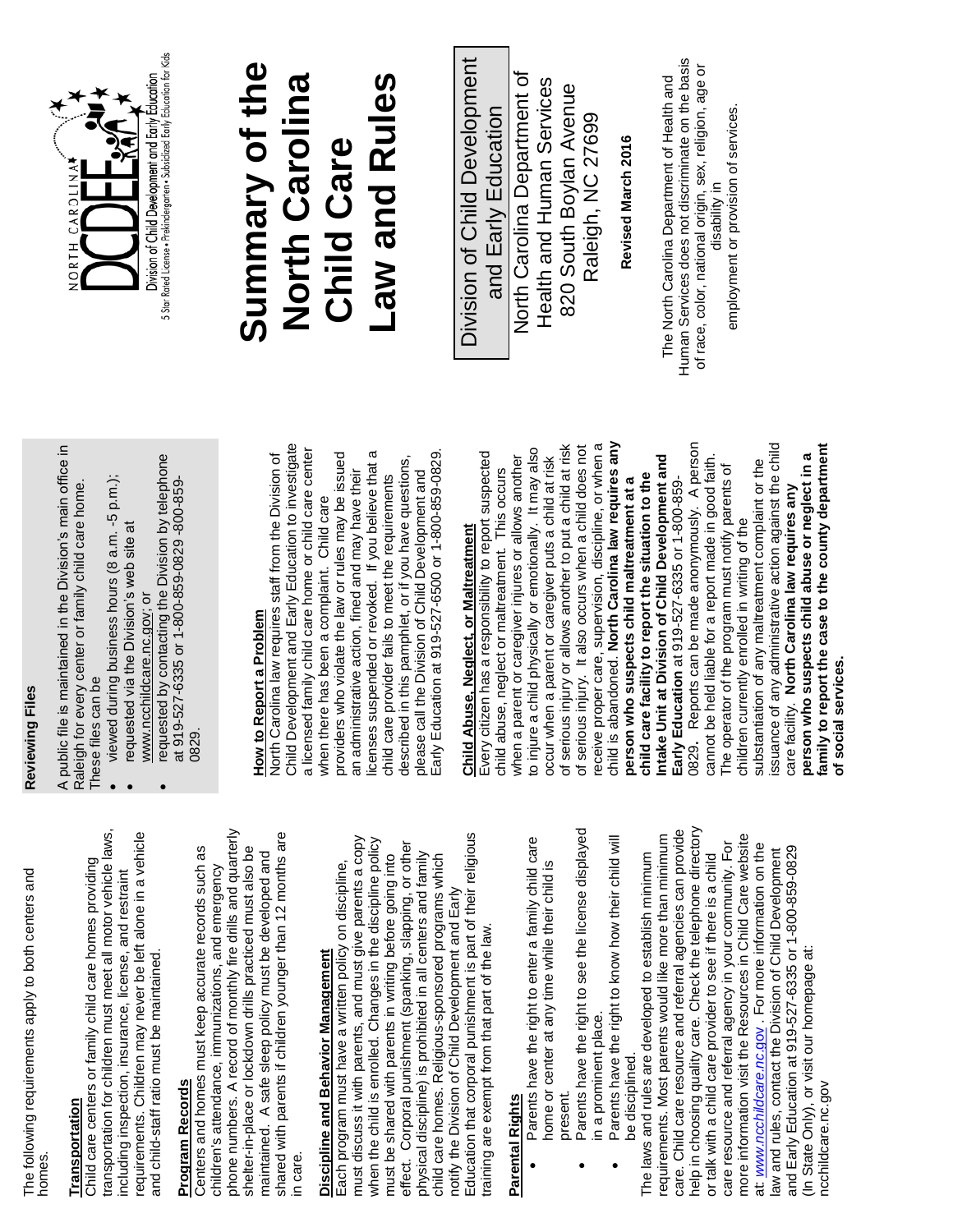| programs may choose to use an approved curriculum to<br>indoors and 75 square feet per child outdoors. Outdoor<br>appropriate. Outdoor equipment and indoor furnishings<br>play space must be fenced. Indoor equipment must be<br>plans must be available to parents and must show a<br>balance of active and quiet, and indoor and outdoor<br>Centers must have at least 25 square feet per child<br>get a quality point for the star-rated license. Activity<br>Four and five star programs must use an approved<br>must be child size, sturdy, and free of hazards that<br>curriculum in their four-year-old classrooms. Other<br>clean, safe, well maintained, and developmentally<br>size must be met for the youngest child in the group.<br>Space and Equipment<br>could injure children.<br><b>Curriculum</b><br>Id care center must be at least<br>regulations described below if<br>aw and to receive technical<br>ted at least annually to make<br>are smangored programs<br>less than four consecutive<br>aive a license with a higher<br>in care in a building other<br>tandards of the Notice of<br>camps, are exempt from<br>ers may voluntarily meet<br>eet requirements in the<br>le Star Rated License.<br>e consultants. |
|---------------------------------------------------------------------------------------------------------------------------------------------------------------------------------------------------------------------------------------------------------------------------------------------------------------------------------------------------------------------------------------------------------------------------------------------------------------------------------------------------------------------------------------------------------------------------------------------------------------------------------------------------------------------------------------------------------------------------------------------------------------------------------------------------------------------------------------------------------------------------------------------------------------------------------------------------------------------------------------------------------------------------------------------------------------------------------------------------------------------------------------------------------------------------------------------------------------------------------------------|
| orth Carolina Early Childhood                                                                                                                                                                                                                                                                                                                                                                                                                                                                                                                                                                                                                                                                                                                                                                                                                                                                                                                                                                                                                                                                                                                                                                                                               |

Care training and plan. They also must complete a complete an ITS-SIDS training (if caring for infants Emergency Preparedness and Response in Child minimum number of training hours annually. 0 -12 months) every three years and the complete an ITS-SID Emergency Prepared Care training and pla  $0 - 12$  months) every minimum number of t

> **What Is Child Care?** The law defines child care as:

What Is Child Care?

The law defines child care as:

three or more children under 13 years of age

three or more children under 13 years of age

 receiving care from a non-relative on a regular basis - at least once a week for more than four hours per day but less than

receiving care from a non-relative

24 hours.

for more than four hours per day but less than

on a regular basis - at least once a week

The North Carolina Department of Health and Human Services is responsible for regulating child care. This is done through the Division of Child Development and

The North Carolina Department of Health and Human

Services is responsible for regulating child care. This is

done through the Division of Child Development and

as well as nutritious meals and snacks for the children in safety standards. Providers must maintain verification of provide developmentally appropriate toys and activities, All family child care homes must meet basic health and children's immunization and health status. They must least one hour per daily, if weather conditions permit. care. All children must participate in outdoor play at All family child care home safety standards. Provider children's immunization a provide developmentally a care. All children must pa east one hour per daily, if as well as nutritious meal

# **Child Care Centers Child Care Centers**

exempt from some of the regulations described below if preschool children are cared for in a residence or when sure they are following the law and to receive technical rating. Centers will be visited at least annually to make than a residence. Religious-sponsored programs are Programs that operate for less than four consecutive three or more children are in care in a building other higher standards and receive a license with a higher Licensing as a center is required when six or more they choose to meet the standards of the Notice of months, such as summer camps, are exempt from licensing. Child care centers may voluntarily meet Compliance rather than the Star Rated License. assistance from child care consultants. Licensing as a center is re preschool children are car three or more children are than a residence. Religiou they choose to meet the s Compliance rather than th Programs that operate for icensing. Child care cente nigher standards and rece ating. Centers will be visi sure they are following the assistance from child care exempt from some of the months, such as summer

Licensed centers must meet requirements in the Licensed centers must me following areas. following areas.

### **Staff**

staff must complete a minimum number of training hours The administrator of a child care center must be at least Staff younger than 18 years of age must work under the including ITS-SIDS training for any caregiver that works Preparedness and Response in Child Care training and teachers do not meet this requirement, they must begin credential coursework within six months of being hired. 21, and have at least a North Carolina Early Childhood teachers in a child care center must be at least 18 and with infants 12 months of age or younger. At least one training. All staff must also undergo a criminal records Credential or its equivalent. If administrators and lead direct supervision of staff 21 years of age or older. All person on the premises must have CPR and First Aid thereafter. One staff must complete the Emergency background check initially, and every three years Administration Credential or its equivalent. Lead have at least a North Carolina Early Childhood 21, and have at least a No **Administration Credential** teachers in a child care ce nave at least a North Card Credential or its equivaler eachers do not meet this Staff younger than 18 yea staff must complete a min berson on the premises m raining. All staff must also background check initially hereafter. One staff must Preparedness and Respo The administrator of a chi credential coursework wit direct supervision of staff ncluding ITS-SIDS trainin with infants 12 months of plan.

the well-being of children while they are away from their Early Education. The purpose of regulation is to protect the well-being of children while they are away from their Early Education. The purpose of regulation is to protect parents. The law defining child care is in the North parents. The law defining child care is in the North Carolina General Statutes, Article 7, Chapter 110. Carolina General Statutes, Article 7, Chapter 110. The North Carolina Child Care Commission is The North Carolina Child Care Commission is

Some counties and cities in North Carolina also have Some counties and cities in North Carolina also have responsible for adopting rules to carry out the law. responsible for adopting rules to carry out the law. ocal zoning requirements for child care programs. local zoning requirements for child care programs.

# **Star Rated Licenses Star Rated Licenses**

standards can apply for a two through five star license. standards can apply for a two through five star license. licensing requirements will receive a one star license. the education levels their staff meet and the program icensing requirements will receive a one star license. the education levels their staff meet and the program The number of stars a program earns is based upon The number of stars a program earns is based upon Centers and homes that are meeting the minimum Centers and homes that are meeting the minimum Programs that choose to voluntarily meet higher Programs that choose to voluntarily meet higher standards met by the program. standards met by the program.

# Family Child Care Homes **Family Child Care Homes**

family child care home providers who meet the following amily child care home providers who meet the following children are not counted. Family child care homes will A family child care home is licensed to care for five or children are not counted. Family child care homes will A family child care home is licensed to care for five or following the law and to receive technical assistance ollowing the law and to receive technical assistance school-age children. The provider's own school-age preschool children, and can include three additional preschool children, and can include three additional school-age children. The provider's own school-age from child care consultants. Licenses are issued to from child care consultants. Licenses are issued to fewer preschool age children, including their own be visited at least annually to make sure they are ewer preschool age children, including their own be visited at least annually to make sure they are requirements: requirements:

- Home providers must be 21 years old with at least Home providers must be 21 years old with at least mentally and emotionally capable of caring for a high school education or its equivalent, and mentally and emotionally capable of caring for a high school education or its equivalent, and children.
	- background check initially, and every three years background check initially, and every three years thereafter.<br>All household members over age 15 must also He or she must undergo a criminal records He or she must undergo a criminal records
		- All household members over age 15 must also All family child care home providers must have All family child care home providers must have undergo a criminal records background check undergo a criminal records background check nitially, and every three years thereafter. initially, and every three years thereafter. current certification in CPR and first aid, current certification in CPR and first aid,
- **Staff/Child Ratios Staff/Child Ratios**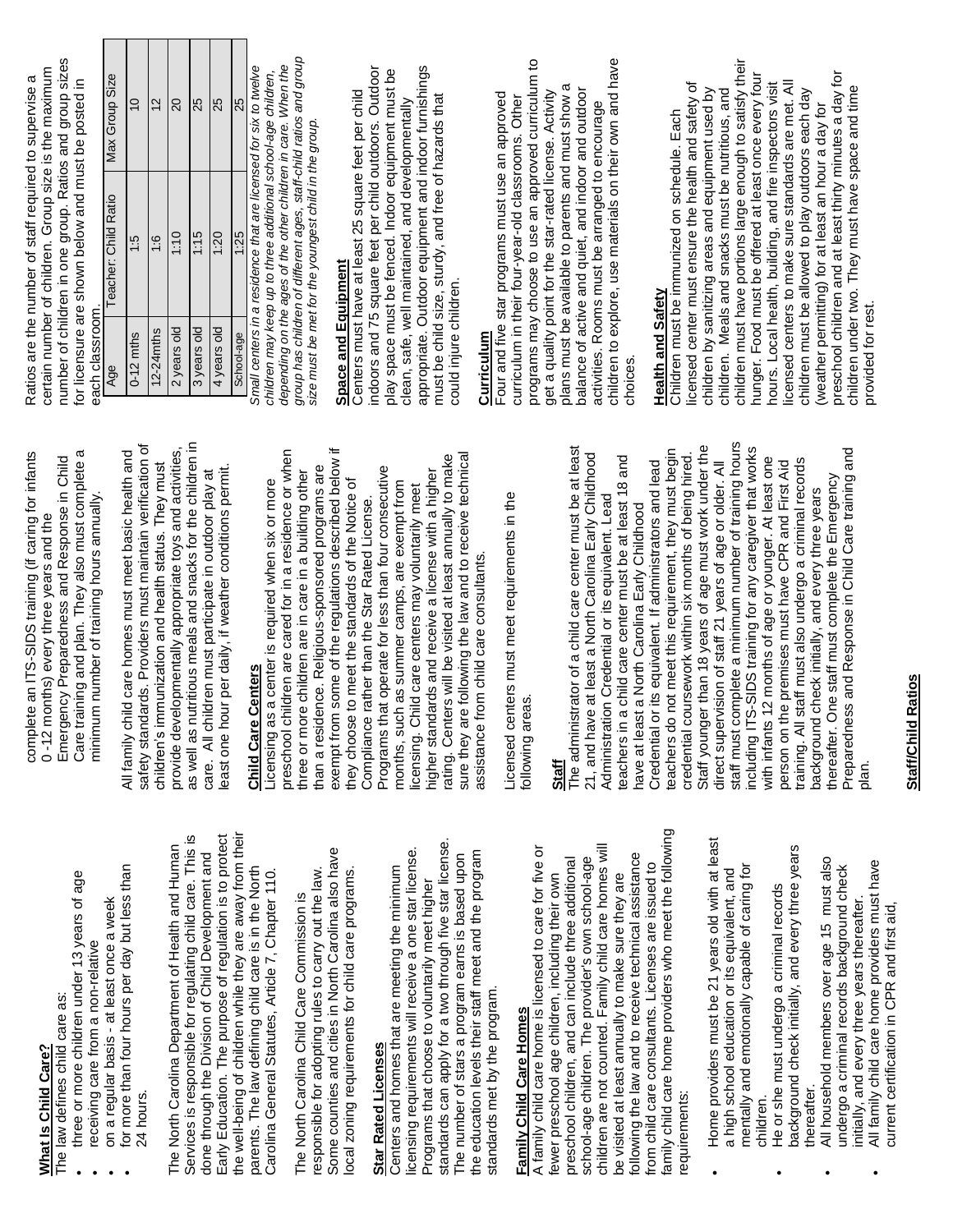| It is only when all of these conditions exist that regulation is required. The North Carolina Department of<br>Health and Human Services is responsible for regulating child care. This is done through the Division of<br>for more than four hours per day but less than 24 hours.<br>three or more unrelated children under 13 years of age<br>What Is Child Care? The law defines child care as:<br>on a regular basis, of at least once a week<br>from a non-relative<br>receiving care                                                                        | 919-6527-6500 or 1-800-859-0829<br>How to Report a Problem |                                                                                                                                                                                                                                   | licenses suspended or revoked. If you believe that a child care provider fails to meet the requirements<br>investigate a child care center when there has been a complaint. Child care providers who violate the<br>here, or if you have questions, please call the Division of Child Development and Early Education at<br>law or rules may be fined up to issued an administrative action, \$fined and may have their<br>North Carolina law requires staff from the Division of Child Development and Early Education to                                                                                       | numbers. A record of monthly fire drills and quarterly shelter-in-place or lockdown drills practiced<br>Centers must keep accurate records such as children's attendance, immunizations, and emergency phone<br>must also be maintained<br>Program Records<br>Curriculum                                                                                                                                                                                                                                                                                                                                                                                               |
|--------------------------------------------------------------------------------------------------------------------------------------------------------------------------------------------------------------------------------------------------------------------------------------------------------------------------------------------------------------------------------------------------------------------------------------------------------------------------------------------------------------------------------------------------------------------|------------------------------------------------------------|-----------------------------------------------------------------------------------------------------------------------------------------------------------------------------------------------------------------------------------|------------------------------------------------------------------------------------------------------------------------------------------------------------------------------------------------------------------------------------------------------------------------------------------------------------------------------------------------------------------------------------------------------------------------------------------------------------------------------------------------------------------------------------------------------------------------------------------------------------------|------------------------------------------------------------------------------------------------------------------------------------------------------------------------------------------------------------------------------------------------------------------------------------------------------------------------------------------------------------------------------------------------------------------------------------------------------------------------------------------------------------------------------------------------------------------------------------------------------------------------------------------------------------------------|
| General Statutes, Article 7, Chapter 110. The North Carolina Child Care Commission is responsible for<br>adopting rules to carry out the law. Some counties and cities in North Carolina also have local zoning<br>children while they are away from their parents. The law defining child care is in the North Carolina<br>Child Development and Early Education. The purpose of regulation is to protect the well-being of<br>requirements for child care programs.                                                                                              | Reviewing Files                                            | www.nchildcare.nc.gov_or, ; viewed from the Division's Child Care Facility Search Site<br>A public file is maintained in the Division's main office in Raleigh<br>http://ncchildcaresearch.dhhs.state.nc.us/search.asp?lang=Engli | ish, requested by contacting the<br>These<br>files can be viewed during business hours (8am-5pm) or requested via the Division's web site at<br>for every licensed center.                                                                                                                                                                                                                                                                                                                                                                                                                                       | Activity plans must be available to parents and must show a balance of active and quiet activities. Rooms must<br>The Division of Child Development and Early Education does not promote or require any specific curriculum<br>over another. The Division website maintains a list of approved curriculums for four-year-old children.<br>be arranged to encourage children to explore and use materials on their own.<br>Health and Safety                                                                                                                                                                                                                            |
| number of stars a program eams is based upon the education levels their staff meet and the program<br>Centers that meet the minimum licensing requirements will receive a one star license. Programs that<br>meet higher standards can apply for a two through five star rated license. The<br>program.<br><b>Star Rated Licenses</b><br>standards met by the<br>choose to voluntarily                                                                                                                                                                             | Division at 1-800-859-0829.                                | Staff Education and Criminal Records Background Checks                                                                                                                                                                            | Licensed centers must, at a minimum, meet requirements in the following areas.                                                                                                                                                                                                                                                                                                                                                                                                                                                                                                                                   | Children must be immunized on schedule. Each licensed center must ensure the health and safety of children<br>have portions large enough to satisfy their hunger. Food must be offered at least once every four hours. Local<br>by sanitizing areas and equipment used by children. Meals and snacks must be nutritious, and children must<br>health, building, and fire inspectors visit licensed programs to make sure standards are met. All children must<br>be allowed to play outdoors each day (weather permitting) and must have space and time provided for rest.<br>Centers must complete the Emergency Preparedness and Response in Child Care training and |
| Licensing as a center is required when six or more children are cared for in a residence or when three or<br>exempt from some of the regulations described below if they choose not to be licensed. Programs that<br>four consecutive months, such as summer camps, are exempt from licensing.<br>Child care centers may voluntarily meet higher standards and receive a license with a higher rating<br>care in a building other than a residence. Religious-sponsored programs are<br>operate for less than<br><b>Child Care Centers</b><br>more children are in |                                                            | Childhood Administration Credential or its equivalent. Lead teachers<br>least 18 and have at least a North Carolina Early Childhood Credent                                                                                       | tial or its equivalent. If administrators<br>in a child care center must be at<br>The administrator of a child care center must be at least 21, and have at least a North Carolina Early<br>months of being hired. Staff younger than 18 years of age must work under the direct supervision of<br>staff 21 years of age or older. All staff must complete a minimum number of training hours annually<br>and lead teachers do not meet this requirement, they must begin credential coursework within six<br>including ITS-SIDS training for any caregiver that works with infants 12 months of age or younger. | Child care centers providing transportation for children must meet all motor vehicle laws, including inspection,<br>insurance, license, and restraint requirements. Children may never be left alone in a vehicle and child-staff<br>atio must be maintained<br>Transportation<br>plan.                                                                                                                                                                                                                                                                                                                                                                                |
| or maltreatment. This occurs when a parent or caregiver injures or allows<br>Every citizen has a responsibility to report suspected child abuse, neglect<br>Centers will be visited at least annually to make sure they are following the law and to receive technical<br>, Neglect, or Maltreatment<br>care consultants.<br>assistance from child<br><b>Child Abuse</b>                                                                                                                                                                                           | Staff/Child Ratios                                         | background check initially, and every three years thereafter.                                                                                                                                                                     | training and plan. On January 1, 2013 House Bill (HB) 737 became effective. This legislation made<br>One staff must complete the Emergency Preparedness and Response in Child Care<br>criminal record checks a pre-service requirement All staff must also undergo a criminal records                                                                                                                                                                                                                                                                                                                            | going into effect. Corporal punishment (spanking, slapping, or other physical discipline) is prohibited in all<br>centers. Religious-sponsored programs which notify the Division of Child Development and Early that corporal<br>a<br>Each program must have a written policy on discipline, must discuss it with parents, and must give parents<br>copy when the child is enrolled. Changes in discipline policy must be shared with parents in writing before<br>punishment is part of their religious training are exempt from that part of the law.<br>Discipline and Behavior Management                                                                         |
| another to injure a child physically or emotionally. It may also occur when<br>another to put a child at risk of serious injury. It also occurs when a child<br>does not receive proper care, supervision, discipline, or when a child is<br>a parent or caregiver puts a child at risk of serious injury or allows                                                                                                                                                                                                                                                | under "Provider Documents."                                |                                                                                                                                                                                                                                   | maximum number of children in one group. Ratios and group sizes for licensure are shown below and<br>must be posted in each dassroom. A sample staff/ratio chart can be found on the DCDEE website<br>Ratios are the number of staff required to supervise a certain number of children. Group size is the                                                                                                                                                                                                                                                                                                       | www.ncchildcare.nc.gov For more information on the law and rules, contact the Division of Child Development<br>The law and rules are developed to establish minimum requirements. Most parents would like more than<br>For more information about quality child care, parents can visit the Resources in Child Care website at<br>minimum care. Child care resource and referral agencies can provide help in choosing quality care.                                                                                                                                                                                                                                   |
| child maltreatment at a child care facility to report the situation to<br>North Carolina law requires any person who suspects<br>nit at Division of Child Development and Early<br>abandoned.                                                                                                                                                                                                                                                                                                                                                                      | $0-12$ months<br>Age                                       | Teacher: Child Ratio<br>ć.,                                                                                                                                                                                                       | Maximum Group Size<br>$\cong$                                                                                                                                                                                                                                                                                                                                                                                                                                                                                                                                                                                    | and Early Education at 919-527-6335 or 1-800-859-0829; or visit our homepage at<br>www.www.ncchildcare.nc.gov                                                                                                                                                                                                                                                                                                                                                                                                                                                                                                                                                          |
| Education at 919-527-6335 or 1-800-859-0829. Reports can be made<br>the Intake U                                                                                                                                                                                                                                                                                                                                                                                                                                                                                   | 12-24 months<br>2 years old                                | 0:1<br>$\frac{6}{1}$                                                                                                                                                                                                              | 12<br>20                                                                                                                                                                                                                                                                                                                                                                                                                                                                                                                                                                                                         | This summary shall be posted for the public to view in accordance with GS 110-102                                                                                                                                                                                                                                                                                                                                                                                                                                                                                                                                                                                      |
| anonymously. A person cannot be held liable for a report made in good<br>faith. The operator of the program must notify parents of children                                                                                                                                                                                                                                                                                                                                                                                                                        | 3 years old<br>4 years old                                 | 1:15<br>1:20                                                                                                                                                                                                                      | 25<br>25                                                                                                                                                                                                                                                                                                                                                                                                                                                                                                                                                                                                         |                                                                                                                                                                                                                                                                                                                                                                                                                                                                                                                                                                                                                                                                        |
| North Carolina law requires any person who suspects<br>the issuance of any administrative action against the child<br>or neglect in a family to report the case to the county<br>currently enrolled in writing of the substantiation of any maltreatment<br>complaint or<br>child abuse<br>care facility.                                                                                                                                                                                                                                                          | youngest child in the group.<br>School age                 | When the group has children of different ages, staff-child ratios and<br>1:25                                                                                                                                                     | group size must be met for the<br>25                                                                                                                                                                                                                                                                                                                                                                                                                                                                                                                                                                             | Division of Child Development and Early Education                                                                                                                                                                                                                                                                                                                                                                                                                                                                                                                                                                                                                      |
| of social services.<br>department<br><b>Parental Rights</b>                                                                                                                                                                                                                                                                                                                                                                                                                                                                                                        | that could injure children.<br>Space and Equipment         |                                                                                                                                                                                                                                   | Outdoor play space must be fenced. Indoor equipment must be clean, safe, well-maintained, and age-<br>appropriate. Outdoor equipment and indoor furnishings must be child size, sturdy, and free of hazards<br>Centers must have at least 25 square feet per child indoors and 75 square feet per child outdoors.                                                                                                                                                                                                                                                                                                | NC Department of Health and Human Services<br>27669<br>Avenue Raleigh, NC<br>Revised March2016<br>820 South Boylan                                                                                                                                                                                                                                                                                                                                                                                                                                                                                                                                                     |
| right to enter a center at any time while their child is present.<br>right to see the license displayed in a prominent place.<br>right to know how their child will be disciplined.<br>Parents have the<br>Parents have the<br>Parents have the                                                                                                                                                                                                                                                                                                                    |                                                            |                                                                                                                                                                                                                                   |                                                                                                                                                                                                                                                                                                                                                                                                                                                                                                                                                                                                                  |                                                                                                                                                                                                                                                                                                                                                                                                                                                                                                                                                                                                                                                                        |

**Summary of the North Carolina Child Care Law for Child Care Centers** 

Summary of the North Carolina Child Care Law for Child Care Centers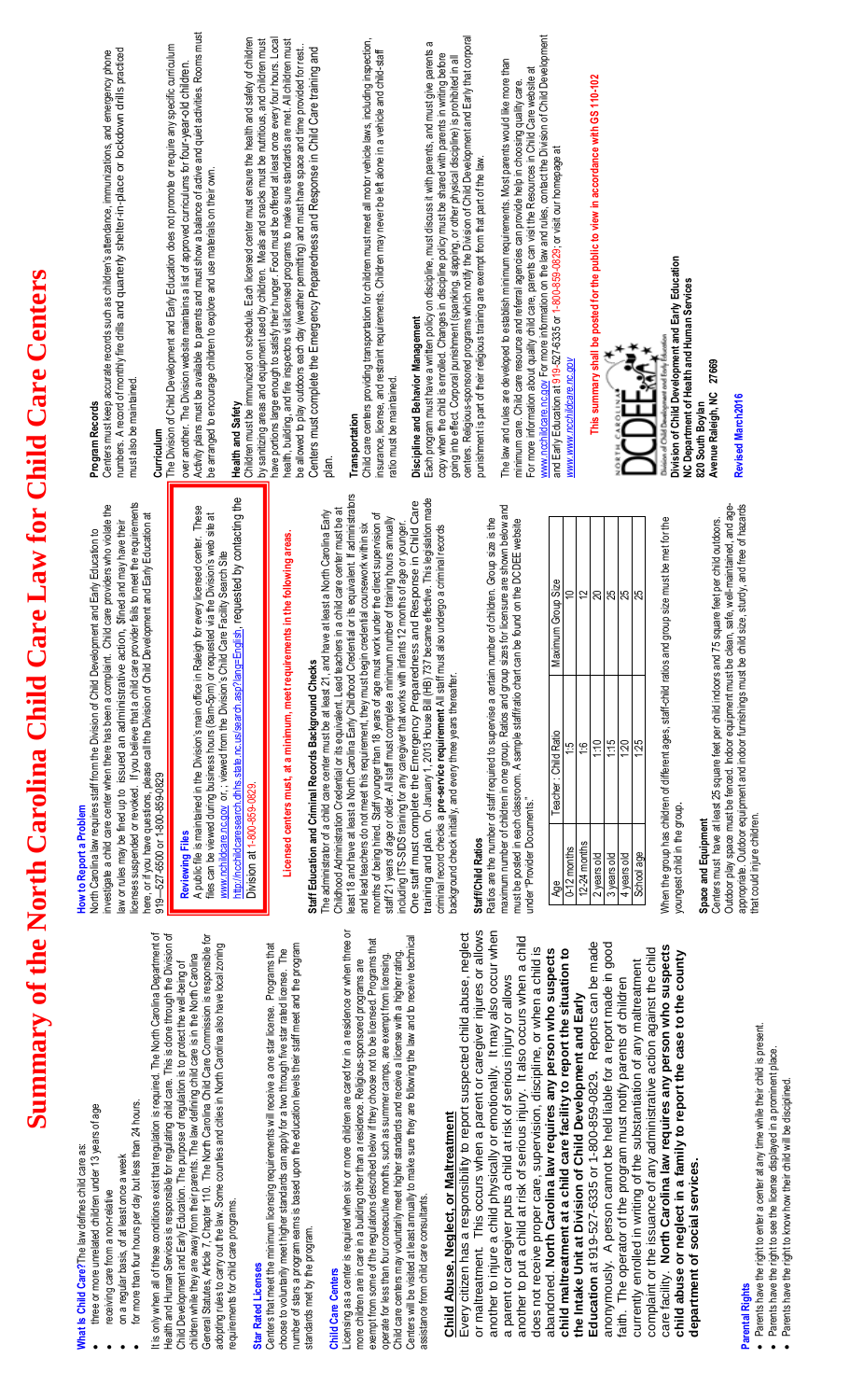#### **Long Shoals Wesleyan Child Care Center Payment Responsibility Form**

By signing the bottom of this form, I am stating that I will be the person responsible to pay any and all fees and charges incurred during the time that (Child's Name) is enrolled at Long Shoals Wesleyan Child Care Center. Also, I understand and agree to be responsible for any late payment charges, bad check charges, or any legal (collection) charges that may be incurred.

Parent/Guardian Name (Print)

Parent/Guardian Name (Signature)

Date

 $\overline{a}$ 

 $\overline{a}$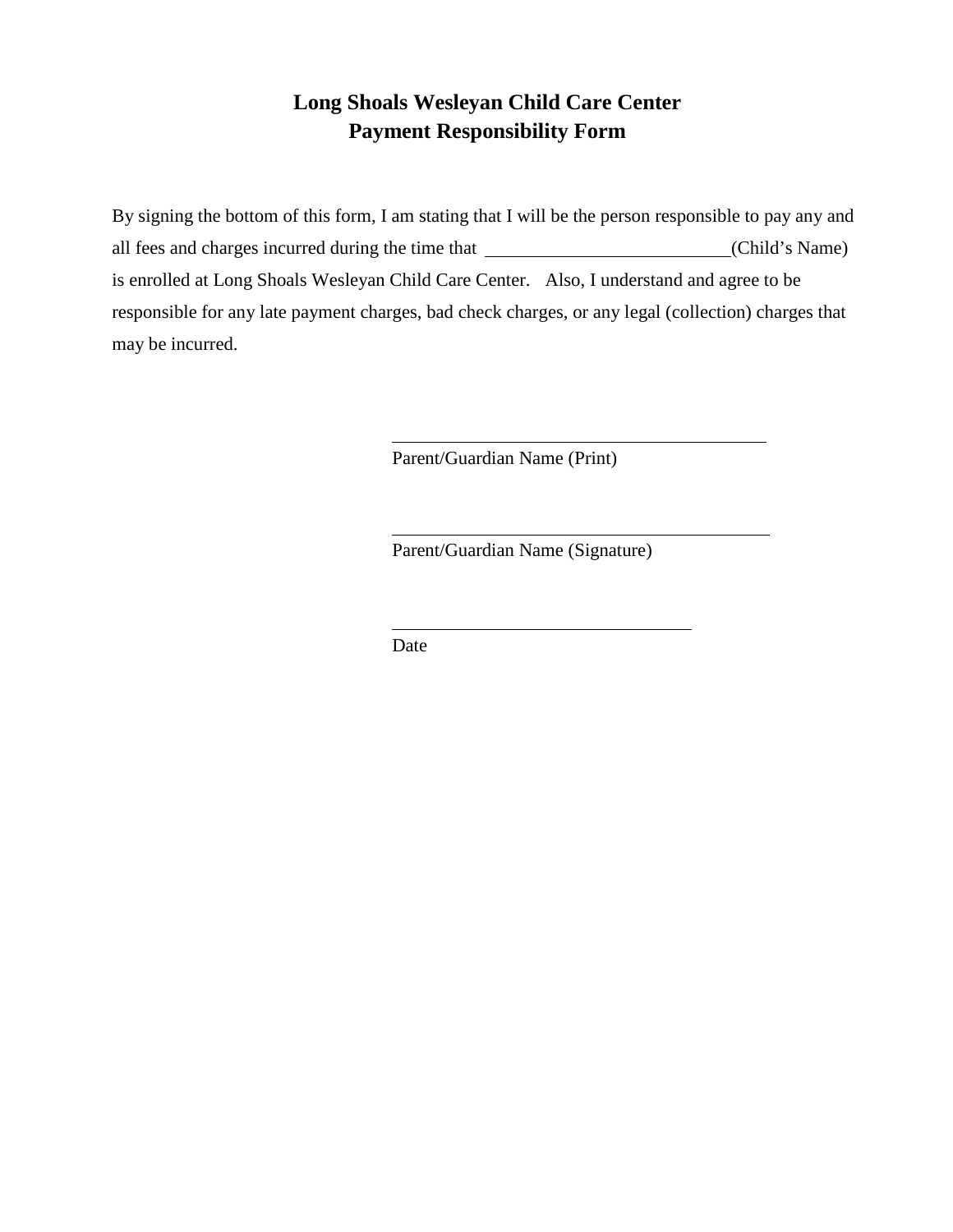#### **Long Shoals Wesleyan Child Care Center Permission for Outside Fenced-In Playground Activities**

Dear Parents/Guardians,

From time to time we will be doing activities (ex. water day, nature walks, playing games under the trees on the lawn, etc.) on the church grounds outside the fenced-in playground area. We would like your permission for your child to participate in these activities. The children will be closely supervised at all times.

| I give permission for |                                                                                                  |  | to play and participate in |  |
|-----------------------|--------------------------------------------------------------------------------------------------|--|----------------------------|--|
|                       | activities outside the fenced playground area on the grounds of the Long Shoals Wesleyan Church. |  |                            |  |

Date Parent's/Guardian's Signature

#### - - - - - - - - - - - - - - - - - - -

#### **Permission to Photograph**

At times, we take pictures of the children. Please select if your child can be photographed:

\_\_\_\_ Yes, my child **can** be photographed any time during the year and the picture **can** be used in the newspaper or our website.

\_\_\_\_ Yes, my child **can** be photographed any time during the year but the picture **cannot** be used in the newspaper or our website.

\_\_\_\_ No, my child **cannot** be photographed any time during the year.

Signature of Parent/Guardian Date

 $\overline{a}$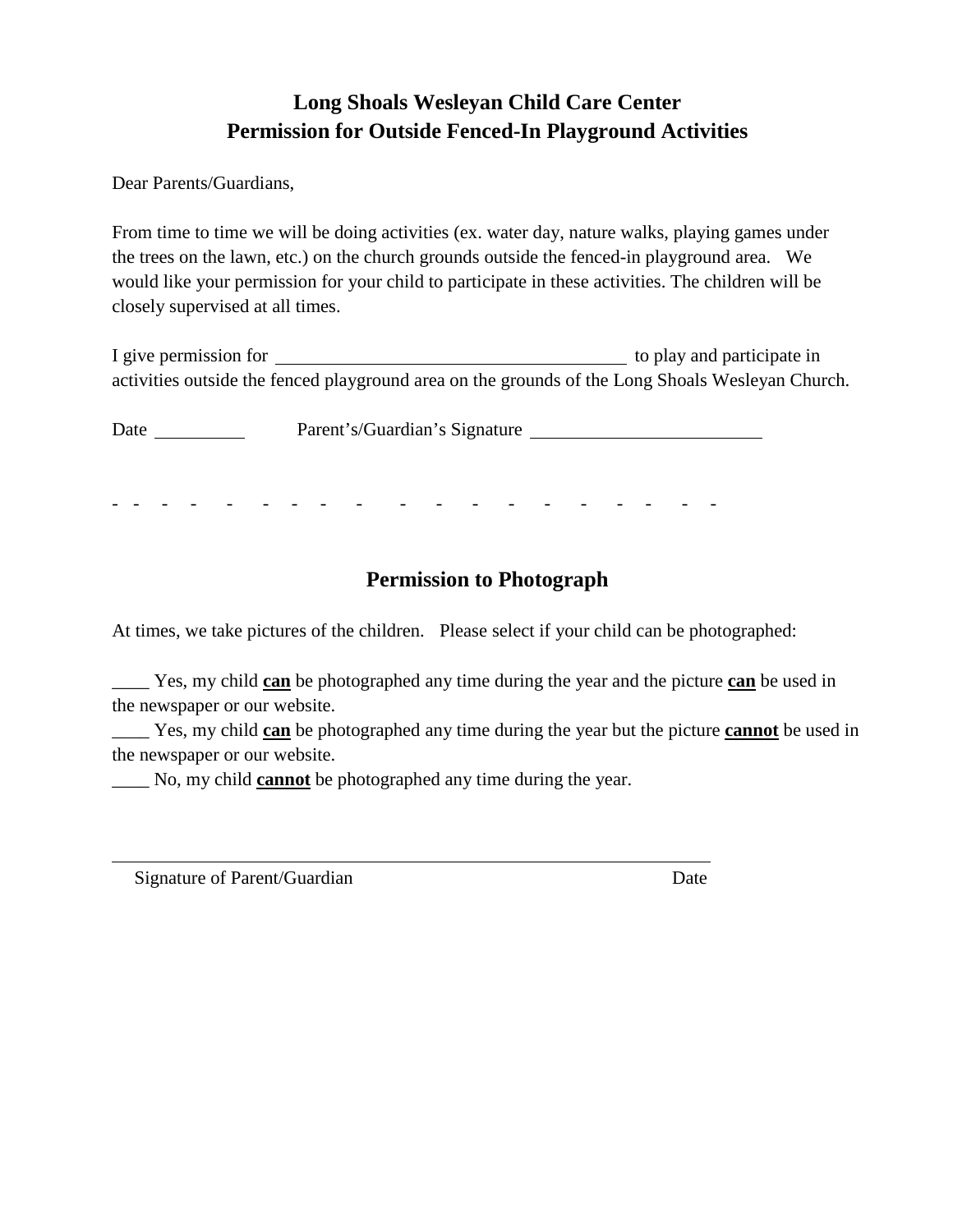#### **Long Shoals Wesleyan Child Care Center One Half-Week Tuition Request Form Year: January, 20\_\_\_ - December, 20\_\_\_**

| I wish to select the following week to pay $\frac{1}{2}$ tuition: |
|-------------------------------------------------------------------|
|                                                                   |
| Parent/Guardian Signature: New York 1988 and 2008.                |

The Child Care Center is open year round (52 weeks). You may select any two weeks to pay only ½ the regular tuition for each of those two weeks. Complete a separate form for each week you select.

Please return this form to the Child Care Secretary at least one week before the week you have selected.